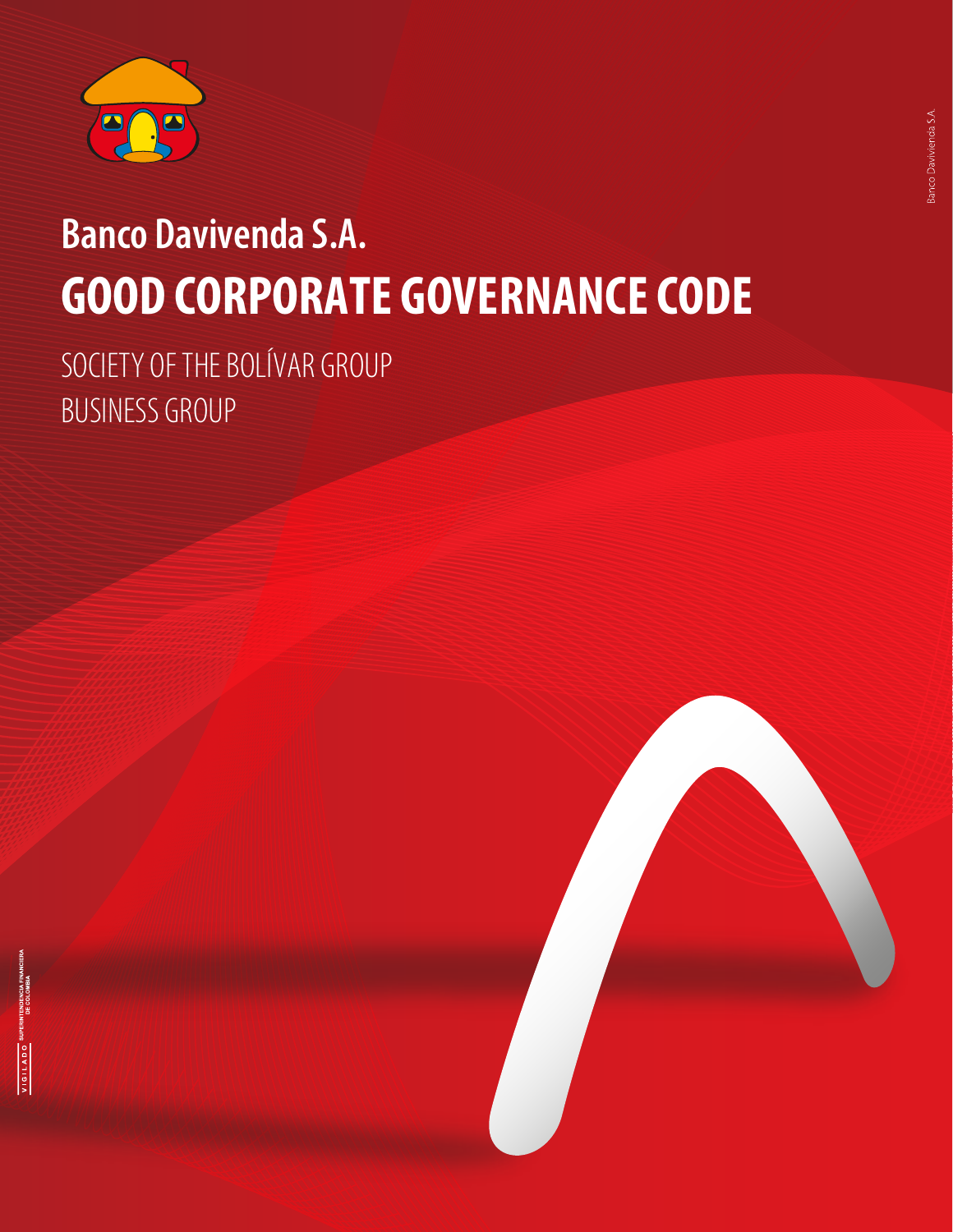

## **PRESENTATION**

The term "Corporate Governance" is a meaning that can have several meanings, however for Banco Davivienda S.A., hereinafter Banco Davivienda, it will be understood as the set of policies and principles of management, administration and business supervision that allow structures to be defined Aimed at creating value and generating trust and transparency in the different Stakeholders of Banco Davivienda.

In this way, without prejudice to what is established by the regulations in force in Colombia, it is Banco Davivienda's priority interest to ensure the transparency, efficiency and probity of its actions, these attributes being understood as a basic budget so that Banco Davivienda can perform fully, generating elements healthy competition within the market in which it operates.

Each of the companies that are part of Grupo Empresarial Bolívar are committed to the adoption of good practices of transparency, corporate governance, ethics and conduct, which allow generating security for their shareholders and in general for all their Stakeholders.

In accordance with the foregoing, this Good Governance Code compiles the policies that Banco Davivienda intends to communicate to all its Stakeholders, the principles of Corporate Governance, the mission and vision of Banco Davivienda as a member of a Group, the financial information and non-financial information to be disclosed in the market, the Davivienda Government bodies, the control bodies and the measures to verify compliance with the Good Governance standards, among others.

**EFRAIN FORERO FONSECA** President Banco Davivienda S.A.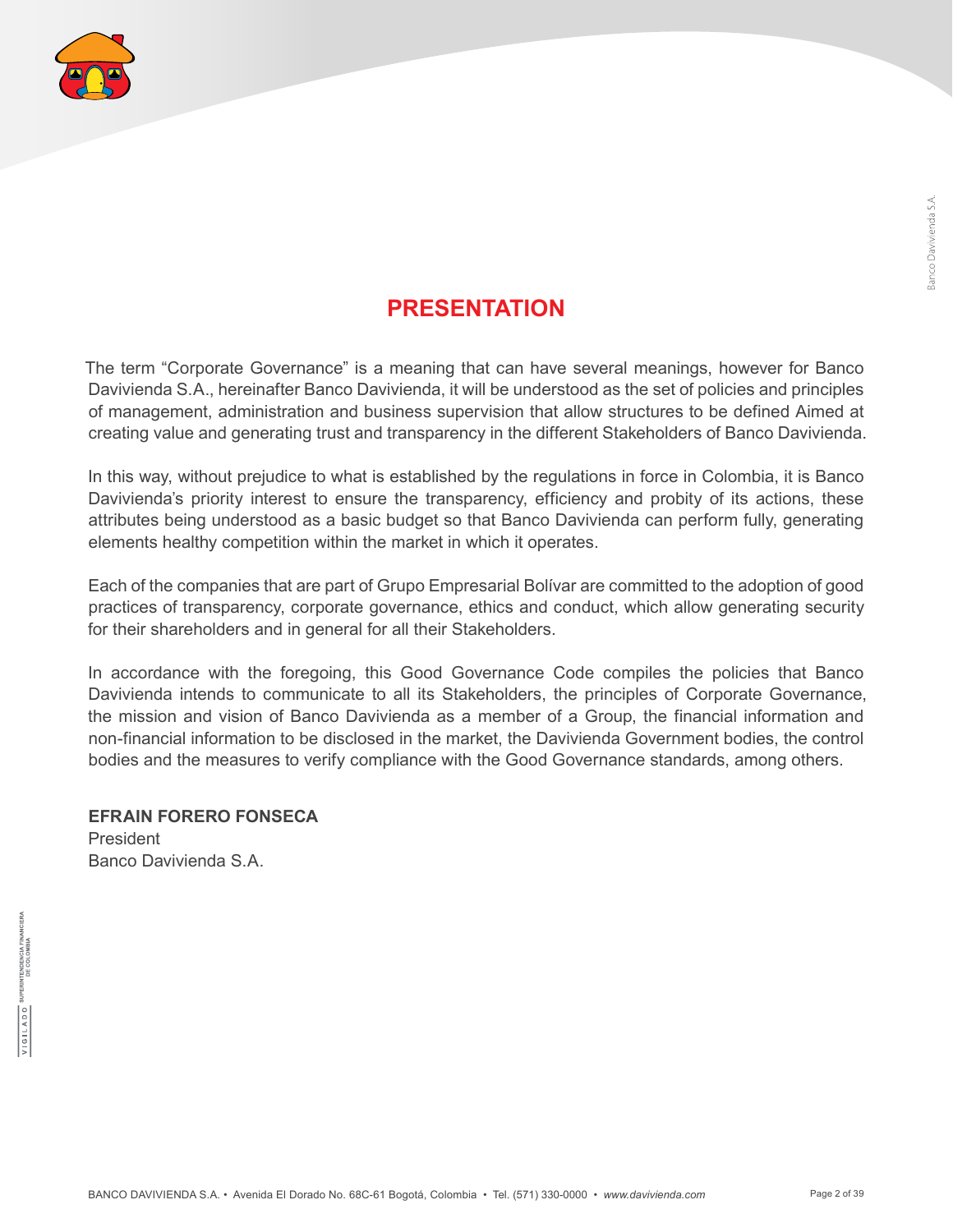

## **CONTENTS**

| <b>PRELIMINARY TITLE</b>                                                                                              | 4  |
|-----------------------------------------------------------------------------------------------------------------------|----|
| UNIQUE SECTION. GENERAL ASPECTS OF DAVIVIENDA                                                                         | 4  |
| I. I. HISTORY OF BANCO DAVIVIENDA S.A.                                                                                | 4  |
| II. THE BOLIVAR FAMILY - (BOLIVAR GROUP)                                                                              | 6  |
| III. PURPOSE AND SCOPE OF APPLICATION OF<br>THE CORPORATE GOVERNANCE CODE                                             | 9  |
| IV. BUSINESS PHILOSOPHY OF BANCO DAVIVIENDA S.A.                                                                      | 9  |
| V. BUSINESS PHILOSOPHY OF THE BOLIVAR GROUP                                                                           | 10 |
| VI. STAKEHOLDERS OF BANCO DAVIVIENDA S.A.                                                                             | 12 |
| <b>TITLE I. THE GOVERNMENT OF THE BANK</b>                                                                            | 14 |
| SECTION 1. PRINCIPLES AND NORMS OF INTERPRETATION OF THE CODE                                                         | 14 |
| <b>SECTION 2. THE RIGHTS OF THE SHAREHOLDERS</b>                                                                      | 19 |
| <b>SECTION 3. CORPORATE GOVERNANCE BODIES</b>                                                                         | 21 |
| <b>TITLE II. DISCLOSURE MECHANISMS</b>                                                                                | 33 |
| <b>SECTION 1. DISCLOSURE OF COMPANY INFORMATION</b>                                                                   | 33 |
| <b>SECTION 2. ATTENTION TO SHAREHOLDERS AND INVESTORS</b><br><b>AND CUSTOMER OMBUDSMAN</b>                            | 34 |
| <b>SECTION 3. SUPPLIER MANAGEMENT</b>                                                                                 | 34 |
| TITLE III. COMPLIANCE WITH THE RULES OF THE GOOD<br><b>CORPORATE GOVERNANCE CODE</b>                                  | 35 |
| TITLE IV. RULES AND PROVISIONS OF CONDUCT AND ETHICS<br><b>COMPLEMENTARY TO THE CODE OF GOOD CORPORATE GOVERNANCE</b> | 35 |
| <b>SECTION 1. CONDUCT AND ETHICS MANUALS</b>                                                                          | 35 |
| SECTION 2. CONFLICTS OF INTEREST OF THE DIFFERENT INTEREST GROUPS                                                     | 36 |
| TITLE V. APPROVAL, MODIFICATION AND INTERPRETATION OF THE CODE                                                        | 38 |

 $\underline{V1G1LADO}$  SUPERINTENDENCIA FINANCIERA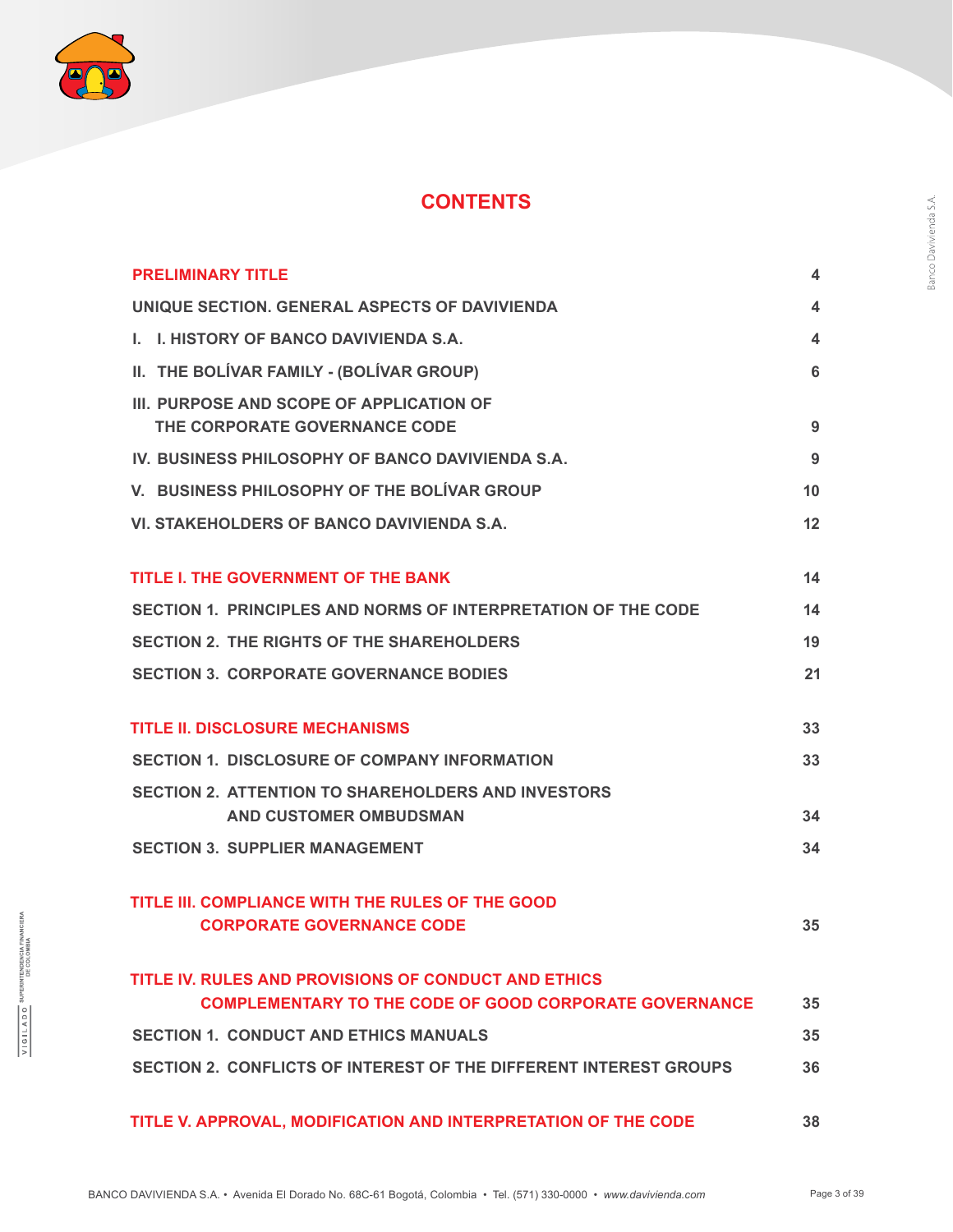

## **PRELIMINARY TITLE UNIQUE SECTION. GENERAL ASPECTS OF DAVIVIENDA**

#### **I. HISTORY OF BANCO DAVIVIENDA S.A.**



*Davivienda's Red House was inspired by the children's story "Hansel and Gretel", in which there was a friendly little house in the forest where everyone was welcomed. In 1972, the comprehensive advertising strategy was made with the little house and the phrase that is still highly remembered today:*

#### *"Davivienda, where the happy saver is"*

In May 1972, under the government of Dr. Misael Pastrana Borrero, decrees 678 and 679 were issued, through which the Colombian system of constant value was created. Through this system, savers in addition to conserving the value of their money over time, despite the increase in the cost of living, could obtain, at the same time, a return or interest, which allowed financial institutions to make loans for long-term housing.

To manage this system, an account unit was created called the Constant Purchasing Power Unit - UPAC, a name that summarizes the philosophy of the system. With this legal basis, studies began for the creation of a Savings and Housing Corporation. The work team was integrated with the participation of Banco de Bogotá, Seguros Bolívar and Colseguros.

In August 1972, the entity was created under the name of "Corporación Colombiana de Ahorro y Vivienda - Coldeharro" organized according to the legal norms of the Republic of Colombia. However, on January 30, 1973, the entity changed its name to "Corporación Colombiana de Ahorro y Vivienda - Davivienda". Davivienda's organic act was approved by the Financial Superintendency on October 4, 1972, through resolution 2798.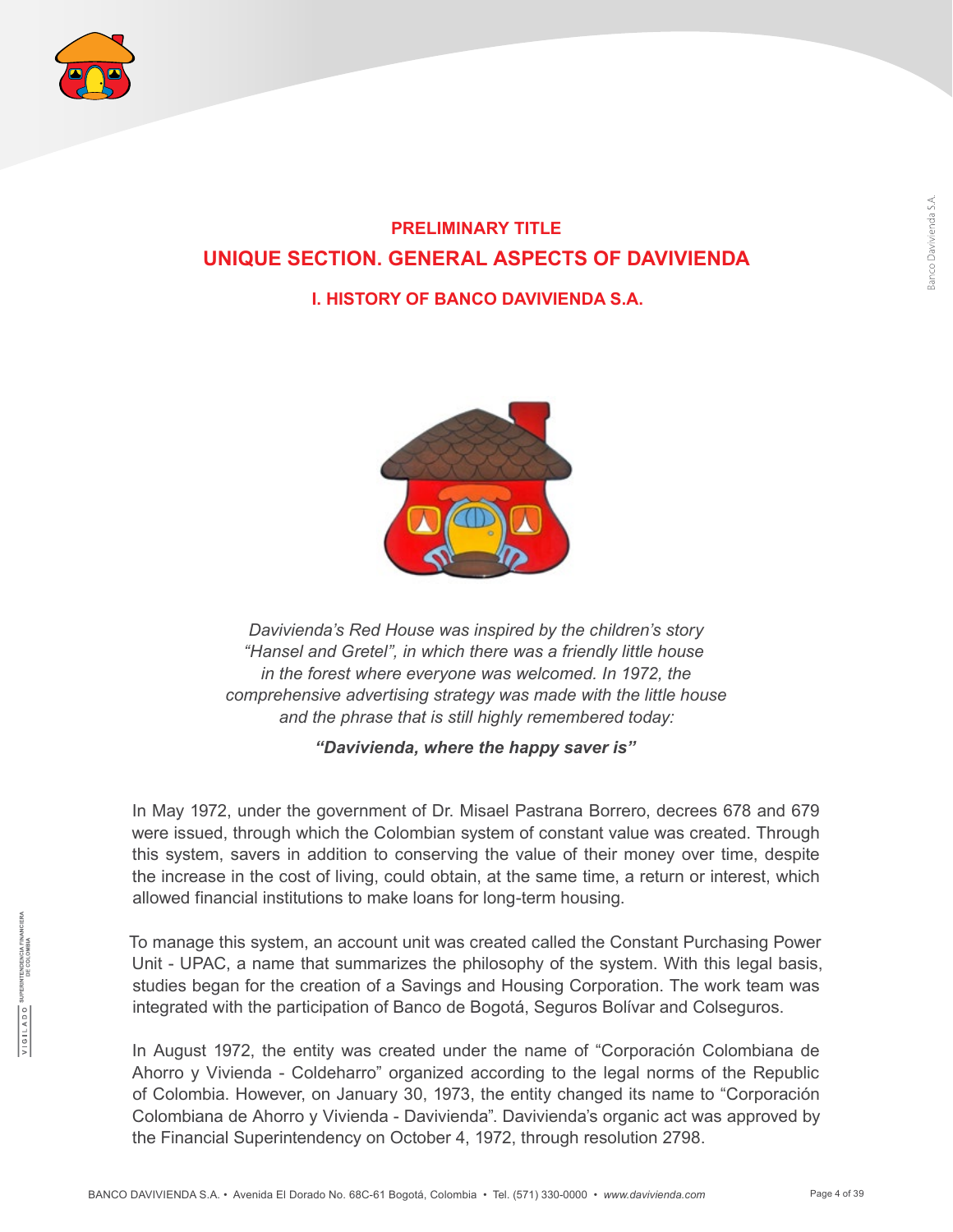

The Colombian Savings and Housing Corporation - Davivienda, opened its doors to the public on November 15, 1972, with its main office at Carrera 10 No. 14 - 47 in the Banco de Bogotá building and simultaneously at the Banco de Bogotá offices from August 7, Chapinero and Restrepo; in Medellín at the Parque Berrio Office; in Cali, the Plaza Caicedo Office and in Barranquilla, Carrera 14. The start of operations was made with an authorized capital of 60 million pesos, 23 officials and the "Red House" as a symbol.

After 25 years in which the Colombian Savings and Housing Corporation DAVIVIENDA maintained its leadership and ranked first in the Colombian financial sector, innovating with products and services and meeting the financial needs of its savers under one roof, "the roof of La Casita Roja de DAVIVIENDA ", on July 29, 1997, through Public Deed No. 3890, granted at the Notary Eighteenth of the Notarial Circle of Bogotá, the process was formalized by virtue of which the Colombian Savings and Housing Corporation DAVIVIENDA became in a commercial bank under the name of Banco DAVIVIENDA S.A. From that moment on, a new advertising concept Banco DAVIVIENDA was managed "Here you have it all", preserving its image as a young, dynamic, efficient entity,technology leader and never forgetting your happy savers.

For its part,At the end of 2004, Banco Davivienda agreed with the main shareholders of Banco Superior to acquire the latter to be merged. The purpose of this operation was primarily aimed at acquiring specialized products and services related to credit cards and the Diners Credit Card franchise offered by Banco Superior. This would allow Davivienda to compose a more complete and detailed portfolio regarding consumer credit through credit cards. Finally, in 2005, with the approval of the Superfinancial, Davivienda acquired 97.89 % of Banco Superior and in 2006, the merger by absorption of Banco Superior by Davivienda was carried out. It should be noted that with this acquisition, Fidusuperior,

On July 19, 2005, the Financial Superintendency approved the purchase of shares as part of the acquisition of Bansuperior. Through the Public Acquisition Offer (OPA), Davivienda acquired 97.9 % of the shares of Bansuperior, thus beginning the union of the immense strengths of the two entities.

In November 2006, in the development of the hammer operation of the shares of Confinanciera S.A. through the Colombian Stock Exchange, Banco Davivienda S.A. and other companies of the Bolívar Group acquired more than 99 % of the shares of that company, allowing the Group to access new market niches and new business possibilities.

Finally, on October 12, 2006, the history of Banco Davivienda changed significantly as it was awarded within the privatization process carried out by FOGAFIN of Banco Granbanco S.A. In February 2007, the purchase process of 99.062 % of the shares of this Entity was concluded. Likewise, on August 28 of the same year, the General Shareholders' Meeting approved the merger agreement with the final name of Banco Davivienda S.A.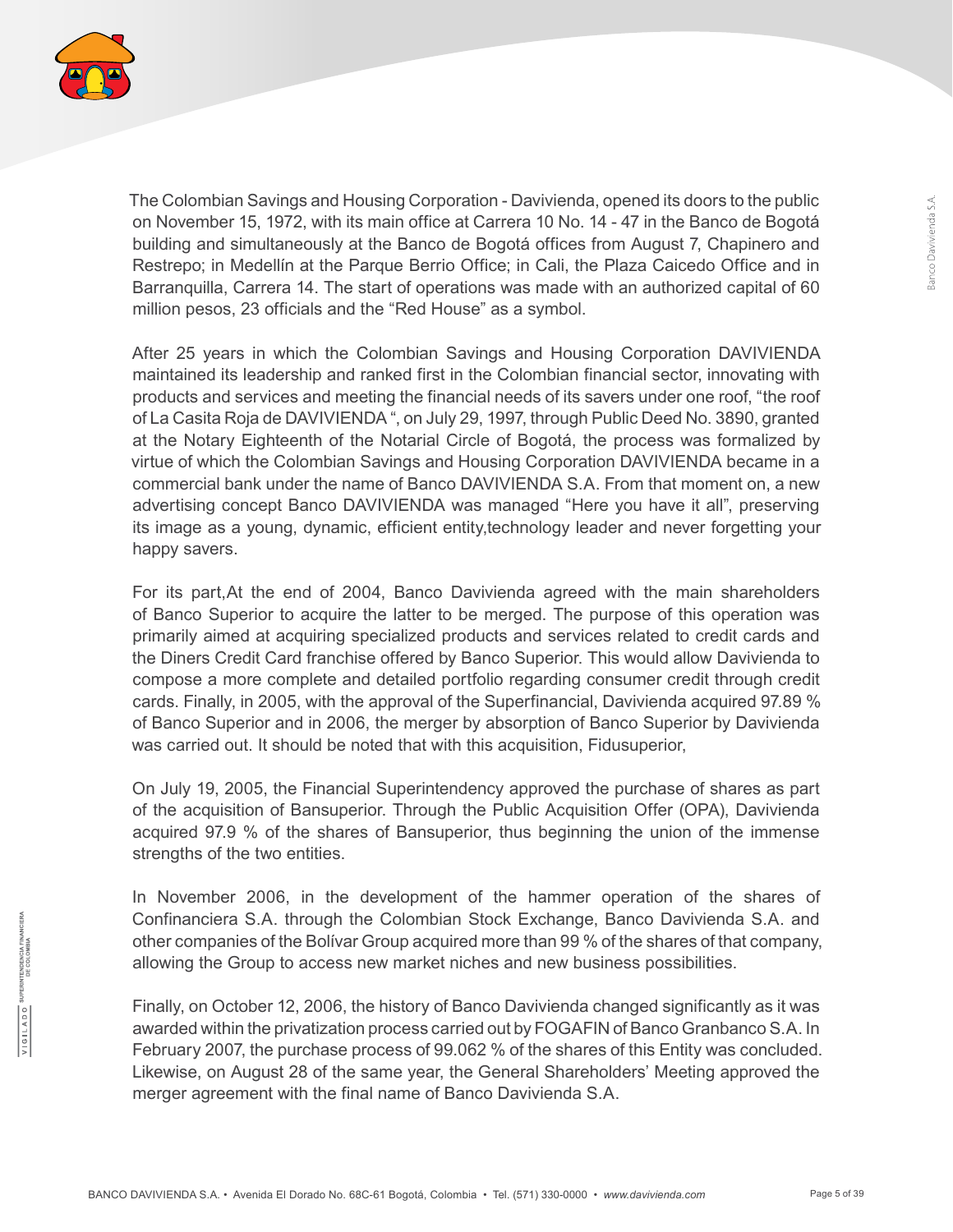

With this award, the profile of the characteristics of the Bolívar Group changed, as the business of the financial sector was acquired within the same greater importance. With the purchase of Granbanco S.A., its subsidiaries Fiducafé S.A., one of the main trust companies in Colombia; Bancafé Panamá and Bancafé Internacional Miami.

The history of Grupo Bolívar can be consulted on the website: *www.sociedadesbolivar.com.co*

#### **II. THE BOLÍVAR FAMILY - (BOLÍVAR GROUP)**

The Bolívar Group is made up of a group of companies that enjoy the highest level of recognition in the market, for their solidity, tradition, for their strict adherence to the legislation that is applicable to each company, which at the same time are identified as creative, flexible and innovative. The subordinates of GRUPO BOLÍVAR S.A. also take advantage of the advantages derived from the synergistic work of all of them as part of a Group, to enhance their own performance and optimize overall results. Our companies generate value for our customers and shareholders and therefore seek to jointly modernize processes to achieve greater efficiency and effectiveness in activities. Our external partners present in some of the Group's companies contribute with their experience and knowledge to achieving results.

In compliance with the provisions of current regulations, initially through a document dated July 2, 1997, the control situation by SOCIEDADES BOLIVAR S.A., today GRUPO BOLÍVAR S.A., was registered with the Bogotá Chamber of Commerce regarding the companies that are described in Table No. 1 of this Code, a situation that revealed the controlling position of the new parent, created as of January 1997. However, in November 2003 when the existence of Grupo Empresarial de las Compania Bolívar, the unity of purpose and direction was recognized for all the companies that make up the Group, as commented before.

The main companies of the Bolívar Group are presented in Table No. 1 of this Code, organized in accordance with the Company-Country Subholding that holds the largest participation in the capital of the Companies. As already mentioned, GRUPO BOLÍVAR S.A. is the parent company of the Group and the group of companies that appear in the table are its subordinates.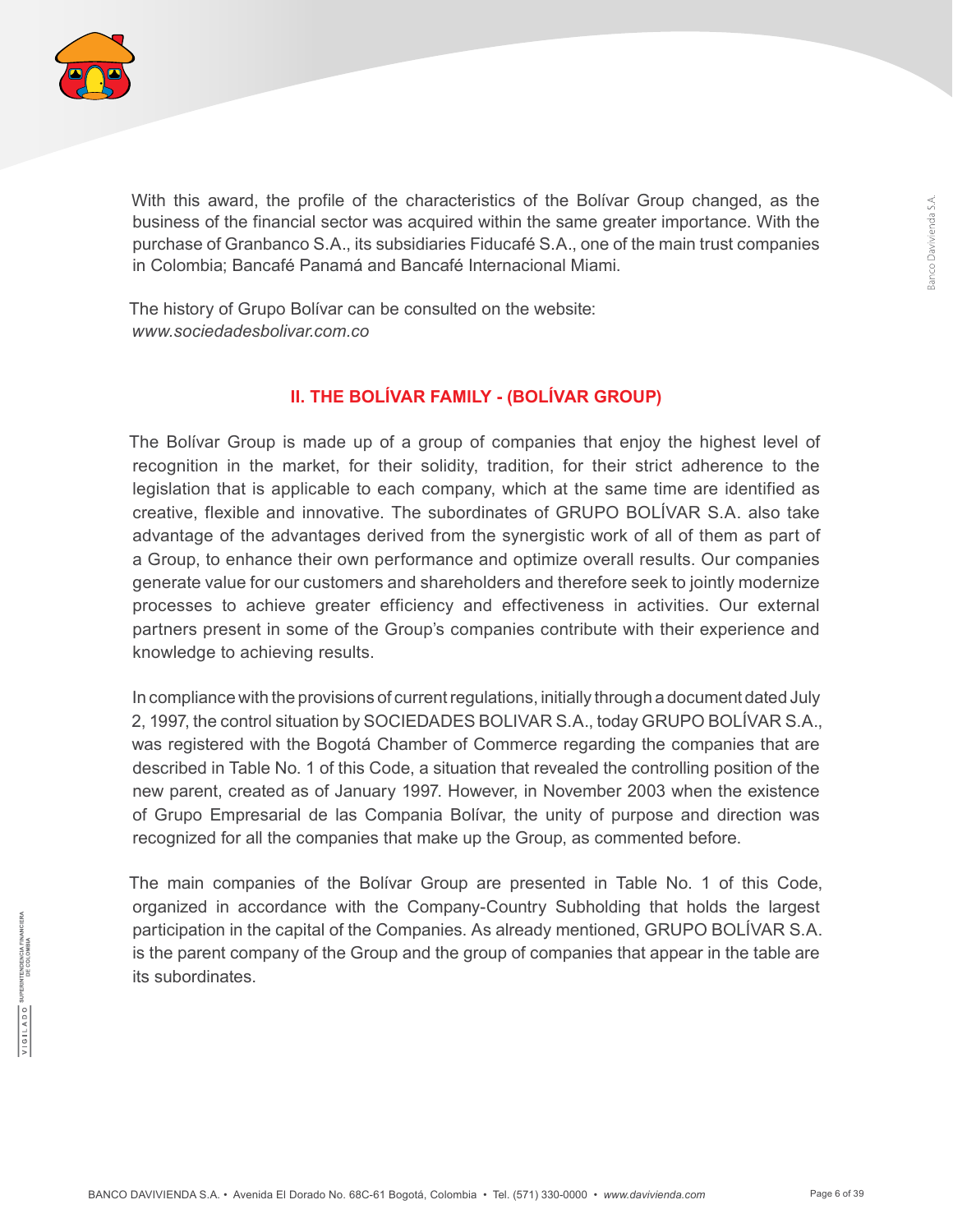

#### **Bolívar Group Companies - Group Organization Chart**



**Note:** This organization chart is organized in accordance with the shareholders who hold the largest participation in the capital stock of the companies of the Bolívar Group.

> INTERNATIONAL PRESENCE



Salvador, Honduras, Costa Rica, Panamá



TENDENCIA FINA<br>DE COLOMBIA

VIGILADO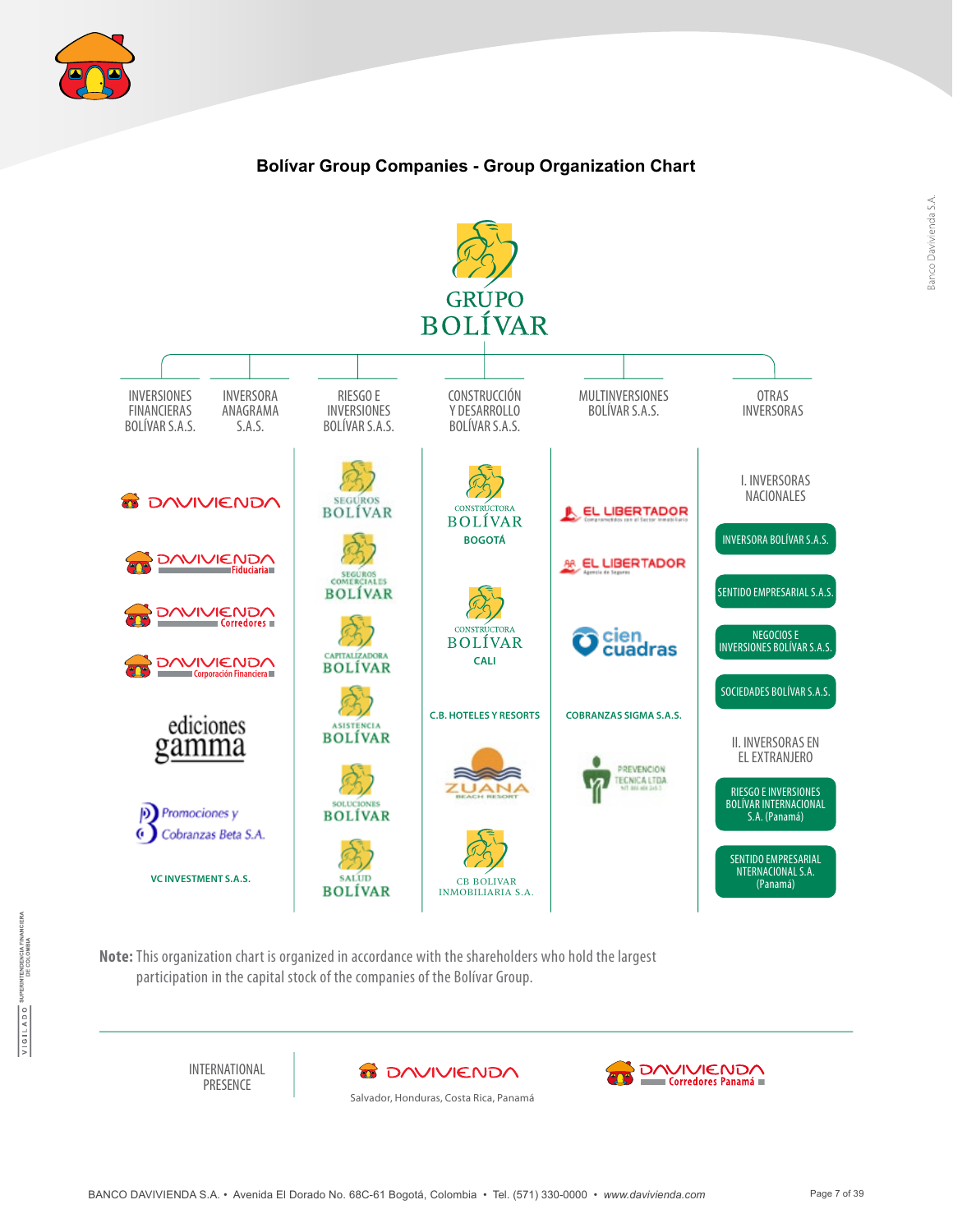

## **TABLE No. 1 DESCRIPTION OF GRUPO BOLÍVAR**

#### **PARENT COMPANY OF THE BUSINESS GROUP: GRUPO BOLÍVAR S.A.**

#### **A. Presence in Colombia**

- **Financial and Stock Market Sector:** Banco Davivienda S.A., Fiduciaria Davivienda S.A., Corredores Davivienda S.A. (Stock Broker), Corporación Financiera Davivienda S.A.
- **Insurance and Capitalization Sector:** Compañía de Seguros Bolívar S.A., Seguros Comerciales Bolívar S.A. and Capitalizadora Bolívar S.A. and Agencia de Seguros El Libertador Ltda.
- **Construction sector:** Constructoras Bolívar S.A., CB Hotels and Resorts and CB Bolívar Inmobiliaria S.A.
- **Complementary services:** Asistencia Bolívar S.A., Investigaciones y Cobranzas El Libertador S.A., Previsión Técnica Ltda., Richnestt S.A.S (Ciencuadras. com), Prevention Técnica Ltda., Promociones y Cobranzas Beta S.A., Ediciones Gamma S.A. and Cobranzas Sigma S.A.S VC investment S.A.S,
- **Subholdings:** Riesgo e Inversiones Bolívar S.A.S, Multinversiones Bolívar S.A.S, Inversiones Financieras Bolívar S.A.S, Inversora Bolívar S.A.S, Construcción y Desarrollo Bolívar S.A.S, Anagrama S.A.S, Sentido Empresarial S.A.S, Negocios e Inversiones Bolívar S.A.S, Sociedades Bolívar S.A.S Sentido Empresarial Internacional S.A. and Riesgo e Inversiones Bolívar Internacional S.A.

#### **B. International presence**

Grupo Bolívar has an international presence in Panama and Costa Rica through the following companies respectively: Banco Davivienda (Panama) S.A., Corredores Asociados Panamá S.A. and Seguros Bolívar Aseguradora Mixta S.A. in Costa Rica.

Similarly, as a result of the acquisition of HSBC's operations in Central America by Banco Davivienda S.A. in 2012, there is a broad presence by Banco Davivienda S.A. in Costa Rica, El Salvador and Honduras.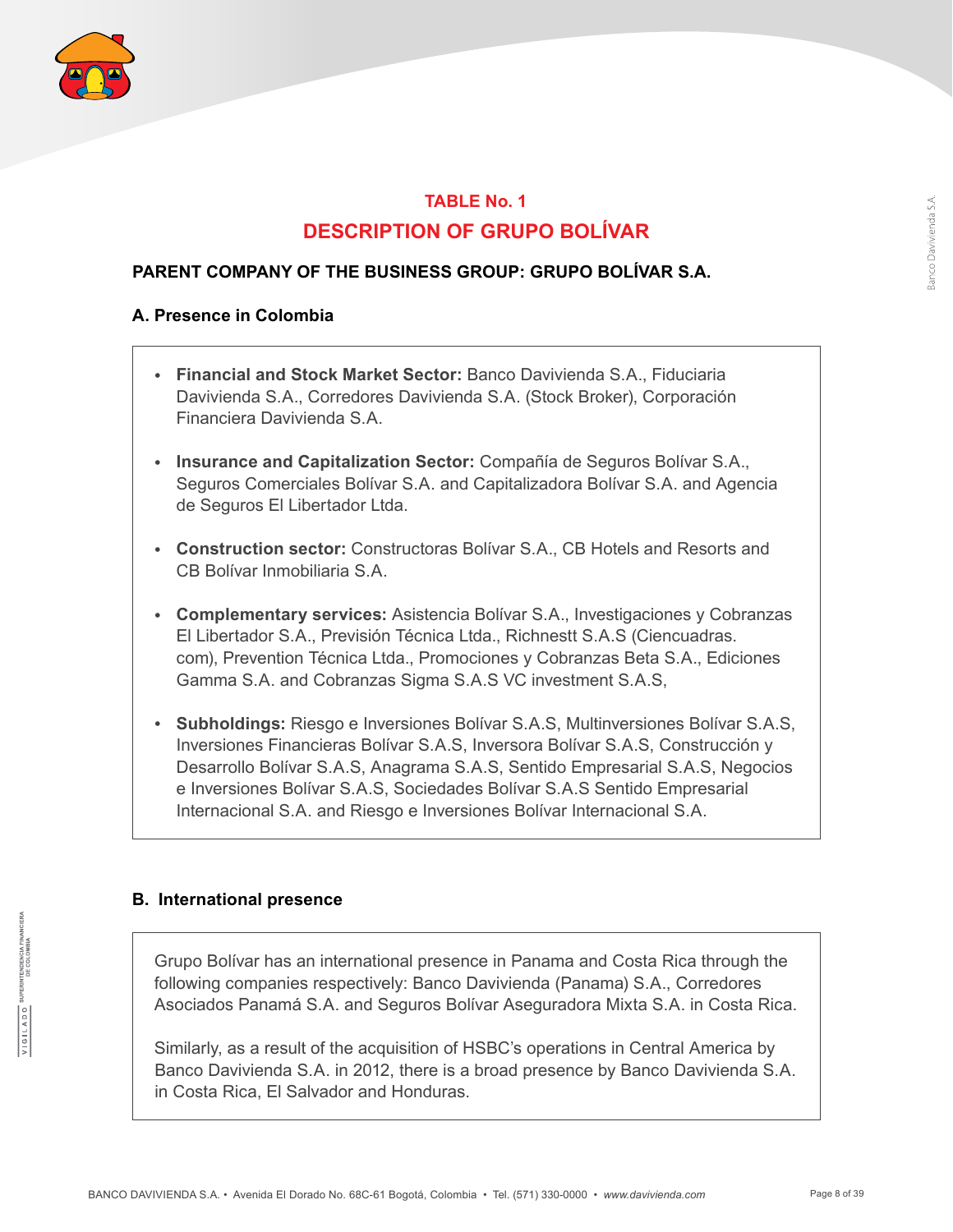

This organization chart is organized in accordance with the shareholders who hold the largest participation in the capital stock of the companies of Grupo Empresarial Bolívar.

In accordance with the previous scheme and description of the Group Companies, BANCO DAVIVIENDA S.A. shares the Good Corporate Governance policies of its parent company and of the other subordinate companies of the Group and ensures that high levels of transparency are maintained within its Company and trust for its Stakeholders; supervises compliance with the Corporate Governance and ethics standards within the Company, and is attentive to the internal audit functions that ensure the correct presentation of the financial statements corresponding to the Bank.

#### **III. PURPOSE AND SCOPE OF APPLICATION OF THE CORPORATE GOVERNANCE CODE**

This Code is aimed at establishing the Corporate Governance standards to be adopted and accepted by BANCO DAVIVIENDA S.A. as one of the member companies of Grupo Empresarial Bolívar.

In accordance with the aforementioned, the purpose of this Code is the compilation of the principles and standards of conduct that govern the activities of BANCO DAVIVIENDA S.A. and its subordinate companies, in order to ensure the preservation of its business ethics, maintain transparency in its operations, and informing the various Stakeholders of the main aspects of its governance in such a way that its actions are clearly understood and that there are no elements of ambiguity about them. In order to achieve this objective, through this Code, the main basic aspects of BANCO DAVIVIENDA S.A. and its rules of good governance are gathered for the knowledge of all its Stakeholders.

In accordance with what has been stated, this Code of Good Governance will be applicable to the shareholders of the Company, to the directors and members of the Board of Directors, to the other administrators, as well as to the employees and suppliers and, as pertinent to the other Stakeholders of the Company.

BANCO DAVIVIENDA S.A. will advocate for the various Stakeholders to adopt and comply with what is pertinent and to be informed of the standards set forth in this Code.

#### **IV. BUSINESS PHILOSOPHY OF BANCO DAVIVIENDA S.A.**

On the road to excellence, it is necessary to bear in mind the concepts, policies and guidelines of the organizational culture of Grupo Bolívar and Banco Davivienda S.A.

Therefore, Banco Davivienda S.A. embraces the principles, values, mission and vision established by the Bolívar Group for all the companies that are part of it. Similarly, the Bank has a mission that complements the mission and vision of the Bolívar Family. The following are the principles and values, the mission and vision of the Bolívar Family, as well as the mission of Banco Davivienda S.A., and the constitution and corporate purpose of the Bank.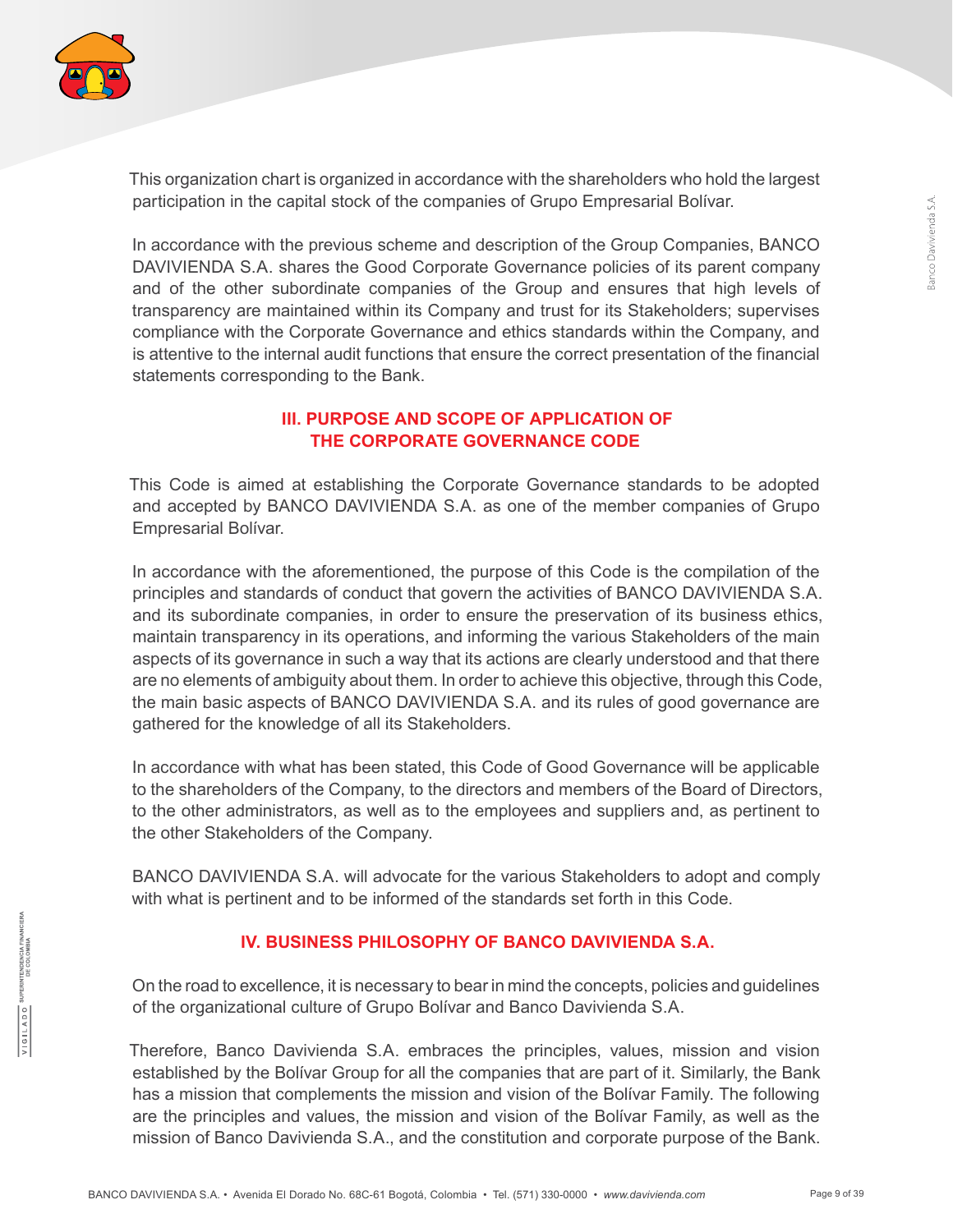

#### **V. BUSINESS PHILOSOPHY OF THE BOLÍVAR GROUP**

On the road to excellence, it is necessary to bear in mind the concepts, policies and guidelines of the organizational culture of GRUPO BOLÍVAR. That is why the main aspects of the culture that governs the Companies that make up the Business Group are included below.

#### **A. Our Culture**

Culture is one of those issues that are oriented from the parent company, since together with the principles and values, they are unique for all the companies of the Group.

For some time we have understood that the center of our culture is the Human Being as an inexhaustible source of growth, as can be seen in the following graph:



And our culture has evolved and in 2015 we defined that to find the essence of our culture, we must answer the following questions:

- **Who?** The human being, through our employees
- **What?** The realization of our Vision and Mission
- **How?** Through our Principles and Values

Which are the following:

- I respect
- Equity
- Honesty
- Discipline
- Enthusiasm, joy and good humor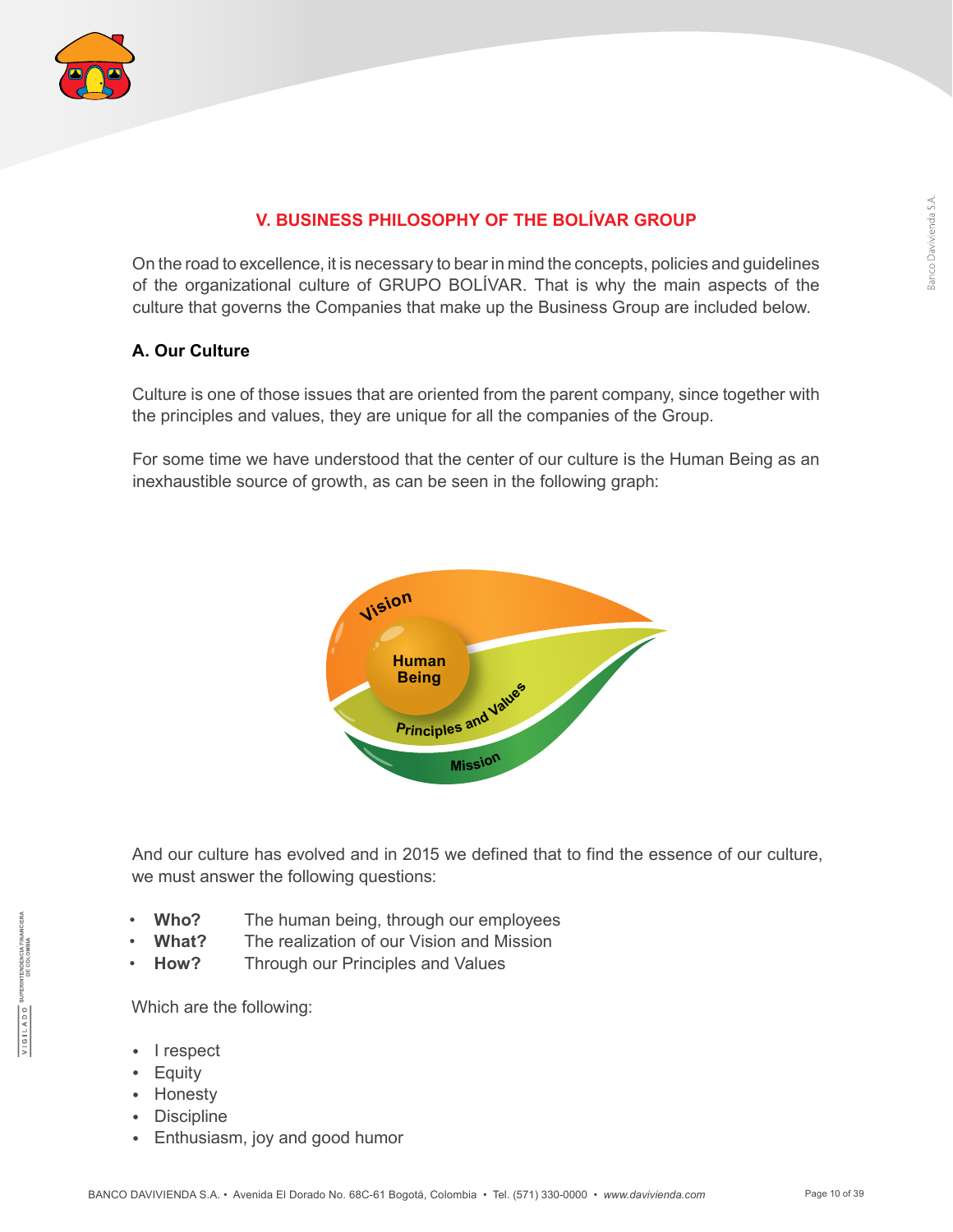

And finally you have to ask yourself the question of the greatest importance:

- And the Why?
- The one that is answered with our Higher Purpose, *Enrich Life with Integrity.*

Learn more about our Culture, our Higher Purpose and our Values Principles in the following link:

#### **B. Mission and Vision**

- **1. Mission of the Bolívar Family:** Generate value for our shareholders, clients, collaborators and related third parties, supported by the following skills:
	- Customer knowledge.
	- Risk Management.
	- Technology and Processes.
	- Innovation.
	- Business Synergy.
	- Business knowledge.
	- Emotional Management of Relationships.
- **2. Vision of the Bolívar Family:**We are a group of private, solid and profitable companies. We share the same corporate culture, the same corporate principles and values.
- **3. Mission of Banco Davivienda S.A.:** Banco Davivienda S.A. is an intermediary and financial services entity, aimed at individuals and families, specializing in promoting savings and home financing.

It seeks leadership within the financial sector with image, profitability and market share, based on innovation, greater efficiency in its operations and better quality of the products offered to its clients.

It has a team of motivated and trained employees who enjoy a pleasant work environment and are supported by modern and efficient physical and technological resources.

Banco Davivienda S.A., as part of the Bolívar Group, will cooperate and share skills and business with the other companies that comprise it, to achieve synergy in the overall results.

#### **C. Constitution and corporate purpose**

**1. Constitution.** The company was incorporated through public deed No. 167 of the Notary Public 14 of Bogotá, granted on January 30, 1973. Registered on November 7, 1986 in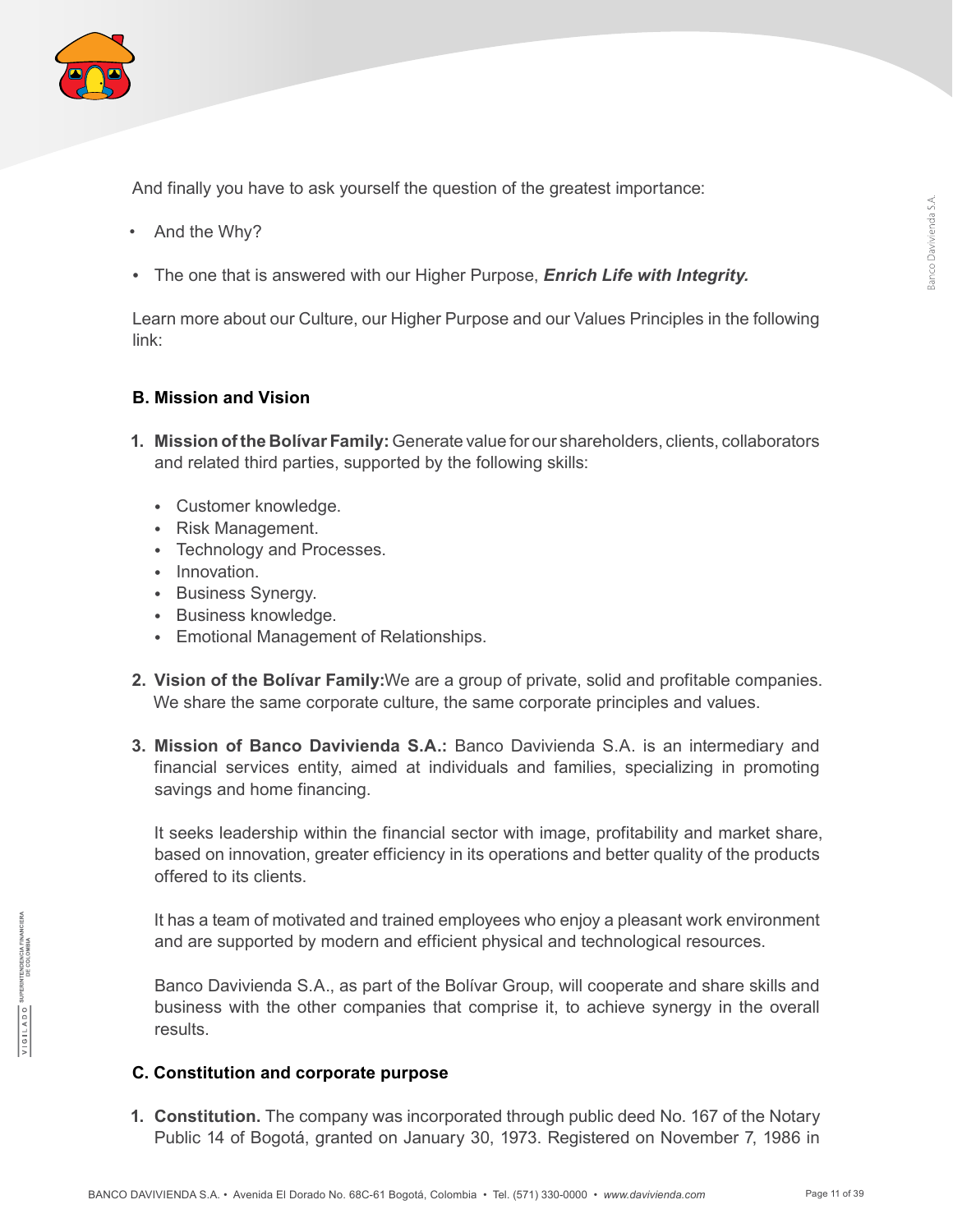

the Bogotá Chamber of Commerce, under number 200,431 of book IX changing its name from: "Colombian Savings and Housing Corporation - COLDEAHORRO" to "Colombian Savings and Housing Corporation -DAVIVIENDA".

For a better understanding of the origin of Grupo Empresarial Bolívar, the provisions of the Preliminary Title - sole section - number II of this Code must be taken into account.

**1. Social object**. The purpose of the Bank will be to carry out the following activities, subject to the legal provisions that regulate the matter: a) Capture resources from the public. b) Grant loans. c) Act as an intermediary in the exchange market. d) Other operations and investments authorized or authorized in the future to commercial banks. For the proper fulfillment of its corporate purpose, the Bank may issue bonds and titles under the authorized conditions, celebrate and execute all acts, contracts and operations that are necessary or convenient for the achievement of the purposes it pursues and that directly or related to their object.

#### **VI. STAKEHOLDERS OF BANCO DAVIVIENDA S.A.**

For the purposes of this Code, we understand by stakeholders<sup>1</sup> All those people who, due to their relationship with the issuer of securities, have an interest in it. These include the general public, shareholders, clients, users, economic and tax authorities, and the official supervisor ". Therefore, three types of interest groups can be established, namely: Internal Interest Group, Linked Interest Group and External Interest Group (See Table No. 2), which are defined as follows:

- **Internal Interest Group:** They are those interested parties in a more comprehensive way since they directly influence the direction of the company. This group has a greater interest in the benefits generated by the entity.
- **Linked Interest Group:** are those that have a commercial relationship with the company's corporate purpose.
- **External Interest Group:** They are those interested parties that are "outside" the organization.

<sup>1.</sup> The definition of Stakeholders established in this Code is in accordance with that established in the Code of Best Corporate Practices, Country Code, which defines by Stakeholders: All those people who, due to their relationship with the issuer of securities, have an interest in it. These include the general public, shareholders, employees, clients, users, economic and tax authorities, and the official supervisor.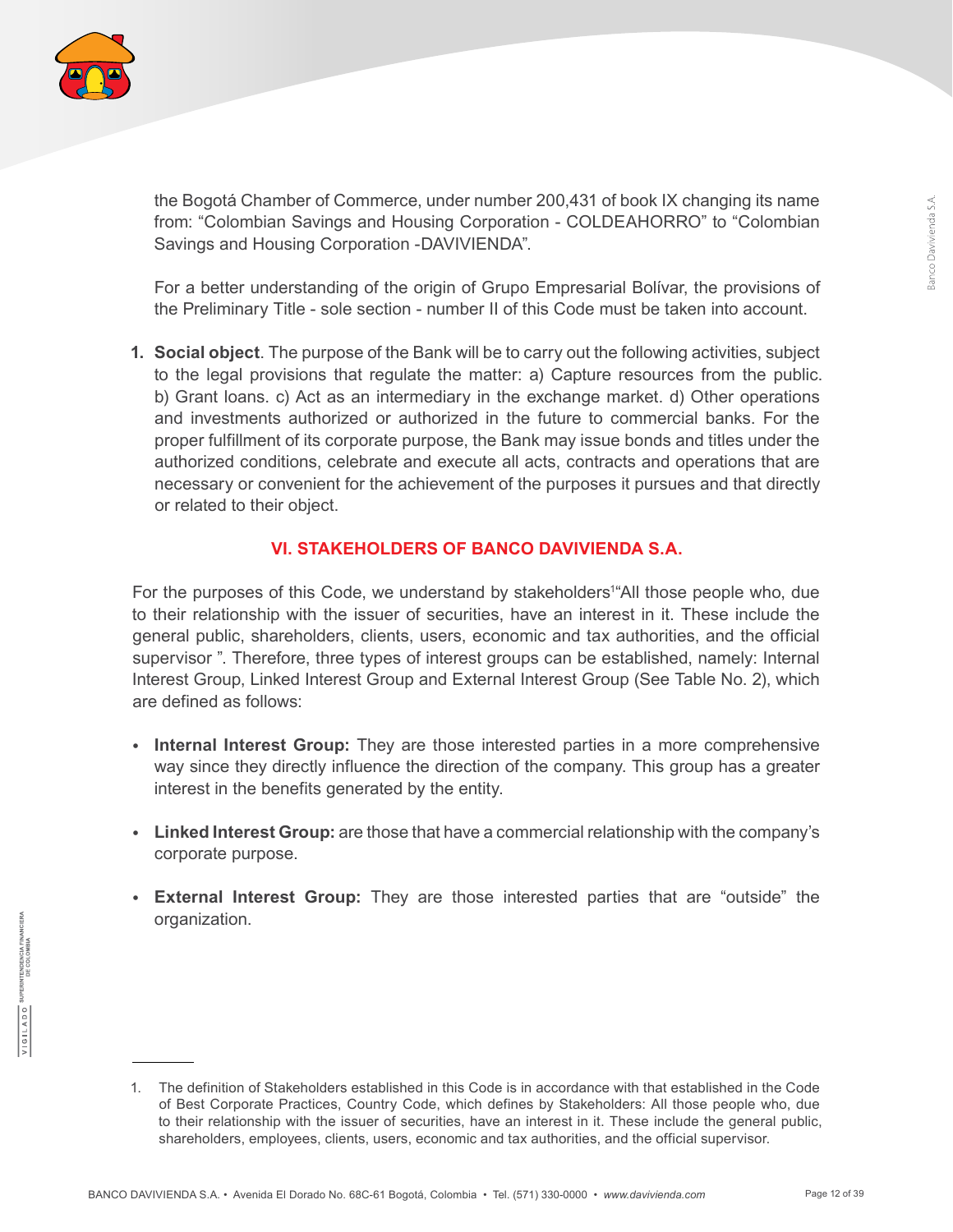

#### **Table No.2 STAKEHOLDERS**



#### **Internal Interest Group**

- **Shareholders:** They are those who have invested in shares of the organization and, in exchange for their investments, expect a profitability of the business according to the risk they are assuming.
- **Investors:** They are those who have significant stakes in the organization or have investments as creditors. Therefore, this group expects the viability and growth of the organization considering its risk profile.
- **Board of Directors:** The Board of Directors is a body to which the broadest powers and faculties correspond to direct a company, it carries out its functions in accordance with the corporate interest, understood as the common interest of all shareholders.
- **Collaborators:** They correspond to those who contribute their talent in order to add value to the Bank and, in this sense, seek their professional development through the growth of the organization and receiving in return motivation, talent retention and well-being.

#### **Linked Interest Group**

• **Customers:** They are those that have a commercial relationship with the company's corporate purpose and are also the main source of income. These products and services incorporate responsibilities on the part of the organization to fulfill its commitments and, likewise, the risk management that involves the provision of financial services to them.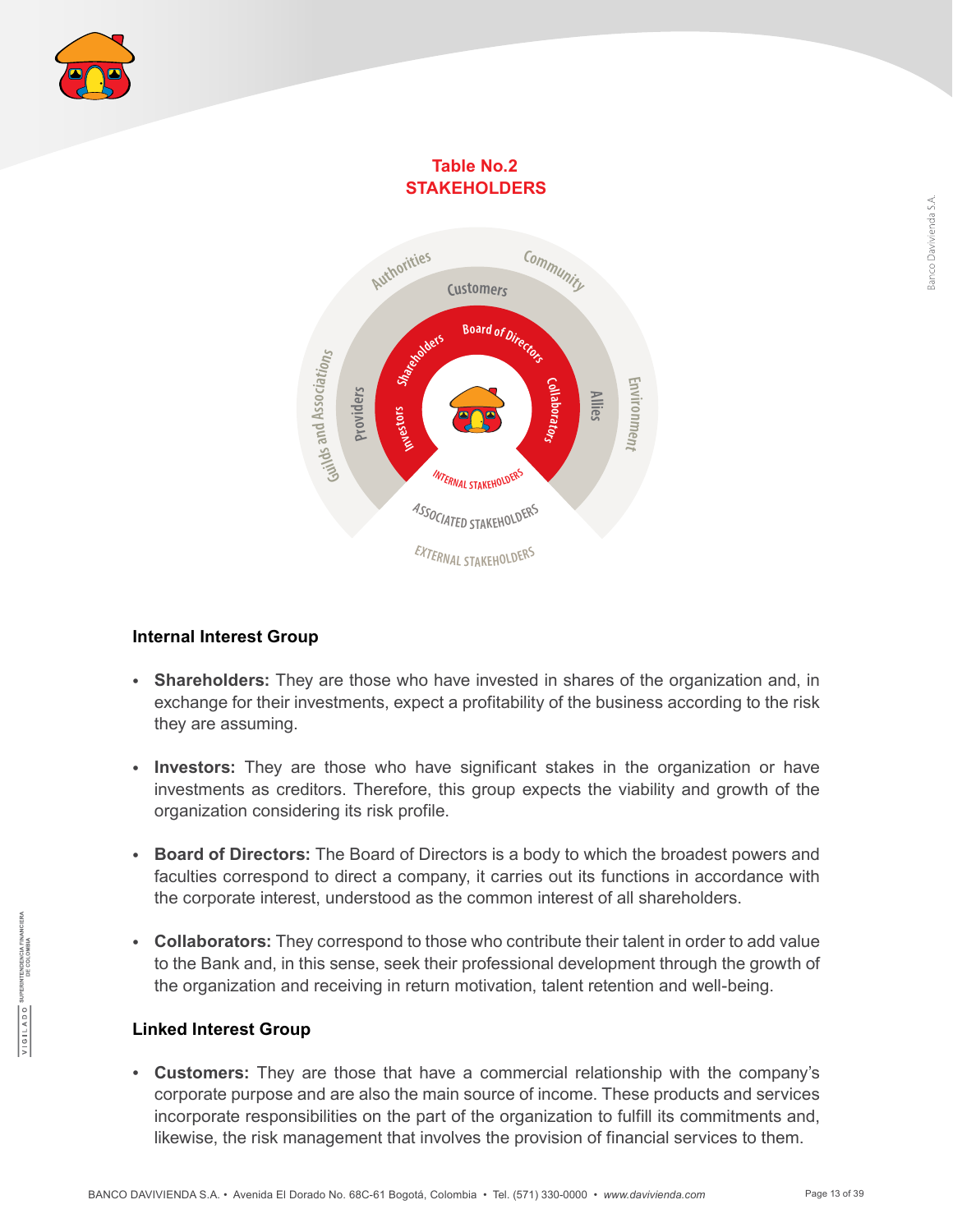

- **Providers:** Service providers are related to the extent that the company offers services to customers through third parties and has responsibilities to comply with them.
- **Allies:** Allies are companies with which agreements are made to achieve a set of objectives, each one independently.

#### **External Interest Group**

- **Guilds and Associations:** They are companies formed by a set of establishments in the financial sector, in order to represent and guide establishments and their professionals, keeping up-to-date on the problems of the sector and promoting the development of the industry.
- **Authorities:** This group obeys those public and private entities that, due to the relevance and impacts that a financial entity has on a society, enact a series of laws and regulations in order to guarantee the stability of the business and avoid exposure to risks whose materializations would significantly affect the economy.
- **Community:** System or set of relationships that are established between individuals and groups in order to constitute a certain type of community, in which the processes of belonging, adaptation, participation, behavior, authority, bureaucracy, conflict and others are regulated.
- **Environment:** It is the environment focused on the biodiversity of species, which includes natural and artificial elements that are related to each other; and that can be modified from human behavior.

## **TITLE I THE GOVERNMENT OF THE BANK**

#### **SECTION 1. PRINCIPLES AND NORMS OF INTERPRETATION OF THE CODE**

This Code is governed by the following principles and rules of interpretation:

**ARTICLE 1. COMPETENCE:** The creation, modification, and repeal of any regulation of this Code is the exclusive competence of the Board of Directors of Banco Davivienda S.A. The Board of Directors, in its capacity as responsible for the Bank's Corporate Governance, will adopt provisions in accordance with current legal regulations, the bylaws of the Bank and directing its activity to the good direction of the Bank for the benefit of Stakeholders<sup>2</sup>.

<sup>2.</sup> In order to determine who is established as interest groups in Banco Davivienda S.A., number V of the sole section of the preliminary title of this Code can be consulted.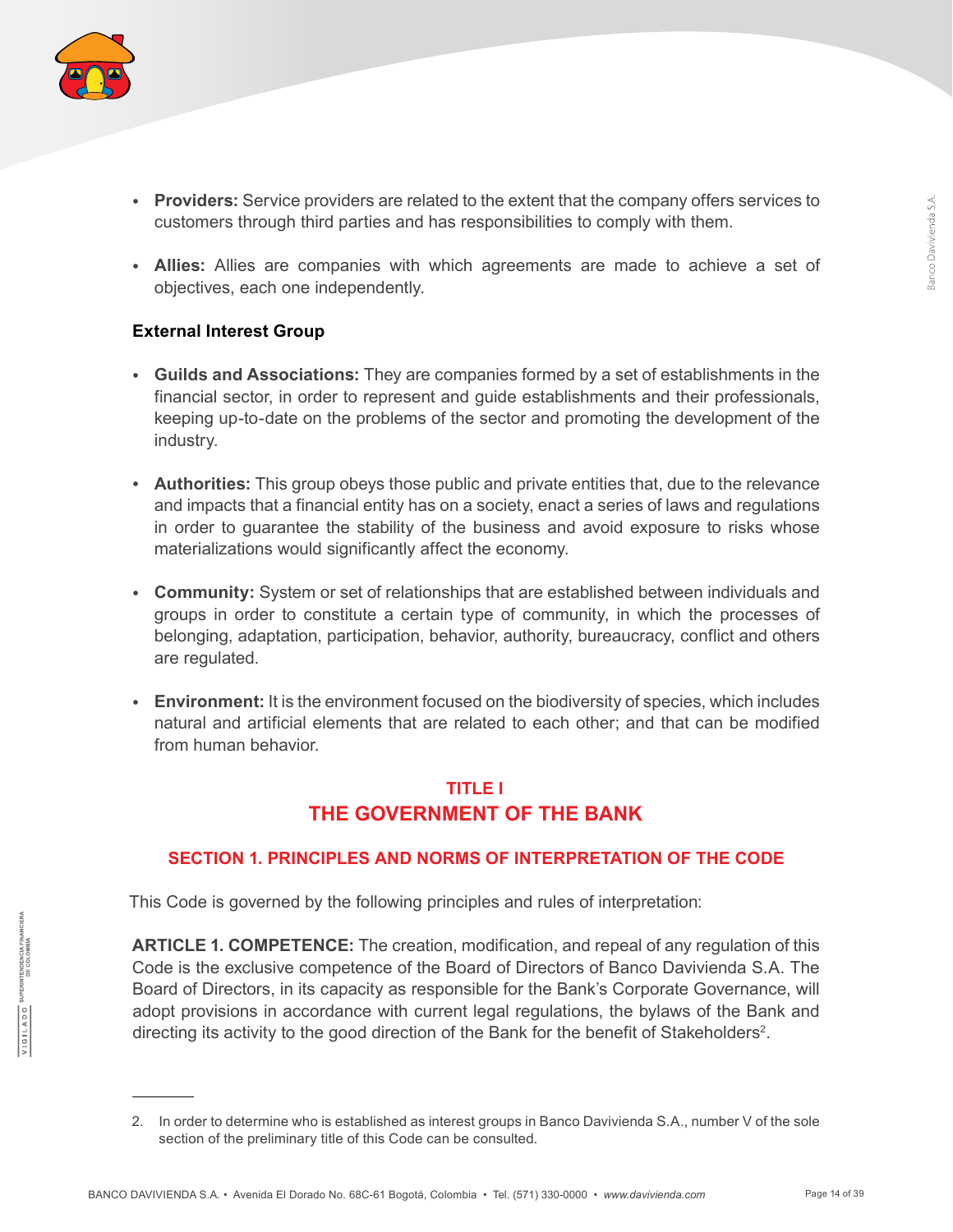

In cases where the Bank considers that the incorporation of a Corporate Governance practice should be subject to a statutory reform, the Board of Directors will present this proposal to the General Assembly of Shareholders.

The foregoing does not prevent the Board of Directors from granting other special Corporate Governance powers to the different management and administration bodies of the Bank, as well as to the internal control bodies, in accordance with the needs of Banco Davivienda S.A. Likewise, the Board of Directors will keep the shareholders informed of the changes made to the regulations of this Code.

**ARTICLE 2. PRIORITY OF CORPORATE GOVERNANCE STANDARDS:** For the purposes of Banco Davivienda S.A., the Corporate Governance standards are a set of provisions made up of the National Laws in force on the matter, the Bank's bylaws<sup>3</sup>and the amendments thereto, the Regulations for the Shareholders' Meeting, the Code of Good Governance and all the complementary annexes that are part of the Code, the Regulations of the Board of Directors, the Code of Ethics, the Manual for the Prevention of Money Laundering and Financing of Terrorism, as well as the other provisions of ethics and conduct that are related throughout this Code.

In the event of any difference that arises between the standards that make up the Bank's Corporate Governance Regulatory System for purposes of interpretation, priority will be given to the provisions in the following order as follows: the Legal Standards in force, the Bank's bylaws, the Code of Good Government, the Regulations for the Shareholders' Meeting, the Regulations for the Board of Directors, the Code of Conduct and Ethics, and, ultimately, the other complementary provisions.

**ARTICLE 3. INFORMATION ACCESS:**Banco DaviviendaS.A. has a commitment to disclose information with its shareholders and, in general, with all the Company's Stakeholders. Therefore, the Bank will disclose information that is clear, precise, regular, and under equal conditions, both on the relevant facts established by law, as well as any other information on the material aspects of the Bank that are relevant to Stakeholders and whose disclosure is required by the Applicable regulations, as they would be: financial results, Corporate Governance, management reports, among others.

Not withstanding the foregoing, Banco Davivienda S.A. will refrain from giving reserved, confidential information that is related to the company's industrial secrets, or whose disclosure may be detrimental to its own interests.

**ARTICLE 4. PREVALENCE OF CORPORATE INTEREST IN A CONFLICT OF INTEREST:** Shareholders, administrators, employees and collaborators, in carrying out their duty to collaborate to achieve the corporate purpose, will be obliged to act with loyalty and in the

<sup>3.</sup> The Bylaws of Banco Davivienda S.A. can be consulted on its website: *www.davivienda.com.co*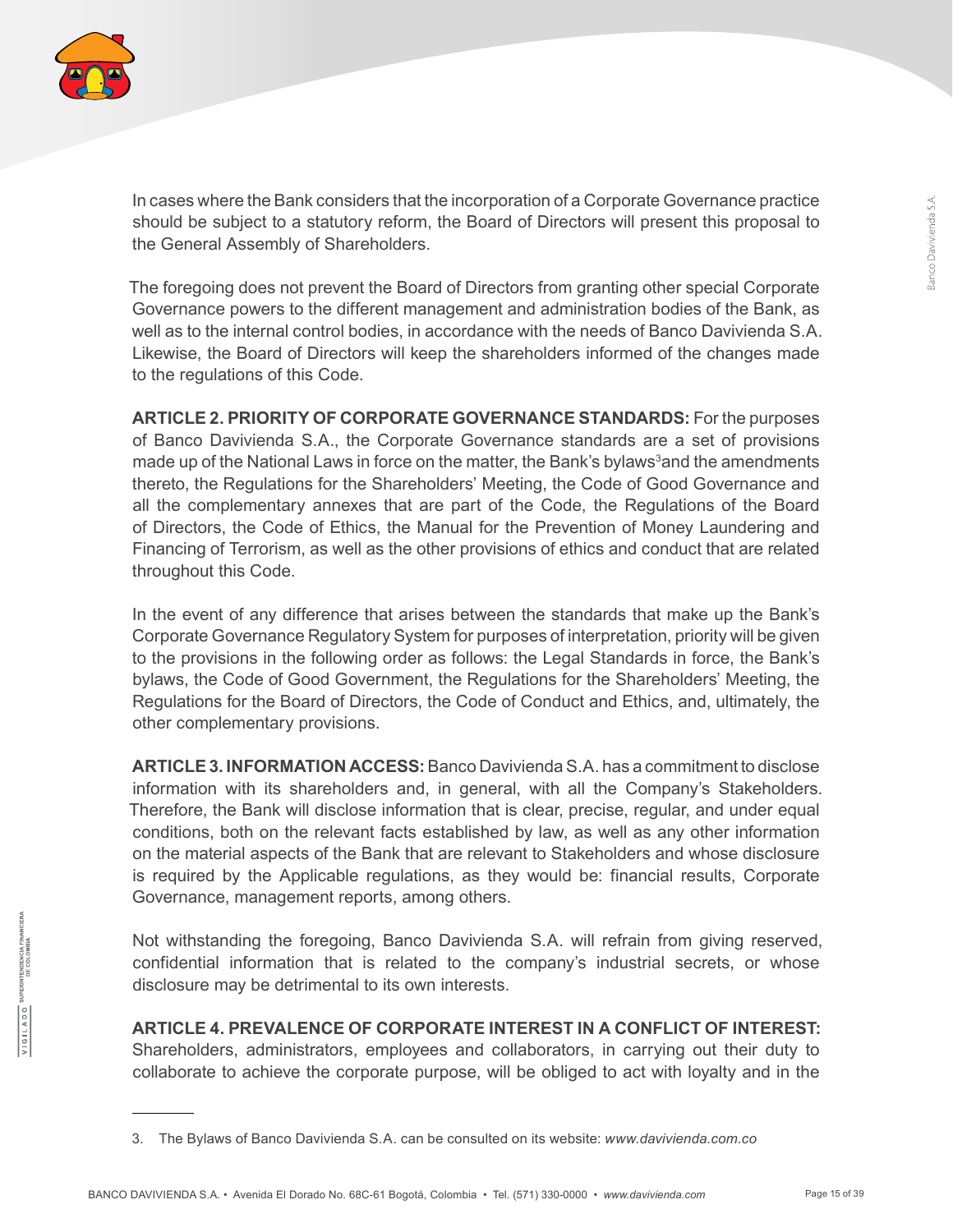

event of a possible conflict of interest.<sup>4</sup> with the Bank, they must act giving priority to the interests that benefit the Bank, before their own interests.

**ARTICLE 5. CONFIDENTIALITY:** The directors, officers, collaborators and suppliers of Banco Davivienda S.A. must have due reserve regarding the work documents and confidential information that is in their care. Therefore, they must control and prevent that in any of the facilities or dependencies of the entity such information is misused or that it is known by people who do not have authorization to do so or do not work in the respective area.

Likewise, they will not reveal or transfer to other employees or third parties, the technologies, methodologies, know-how and industrial, commercial or strategic secrets that belong to the Bank, to which they have had access on the occasion of their position and during the exercise of the same. Likewise, they will not obtain or attempt access to information that represents an industrial, commercial or strategic secret in an illegitimate way,in order to avoid damages arising from the disclosure of aspects that for commercial, personal or legal reasons should not be freely accessible to the public.

In development of the foregoing, administrators and employees will refrain from:

- **a.** Access unauthorized electronic files or databases that contain information about customers or users of the Bank.
- **b.** Provide information or documentation of the operations carried out by the clients or users of the Bank to persons other than the client or user who do not have authorization from the same, or who do not have the capacity of representative or attorney-in-fact of the client, or who are not authorities or organizations. legally empowered to access said information.
- **c.** Destroy the information of customers or users without the Bank's authorization.
- **d.** Distort the information of customers or users of the Bank and.
- **e.** Provide information on operations of clients or users of the Bank to administrators, employees or other people of Davivienda when the purpose of the same is not to fulfill the functions, tasks or activities of the position.
- **f.** Provide or disclose confidential information that could damage the image or prestige of the Bank or its clients or users.

The administrators and employees of the Bank, in turn, will have the obligation to promptly communicate to their immediate superiors any suspicion or evidence of the performance of acts contrary to the law, or any fact or irregularity committed by other administrators, employees or third parties that affect or may harm the interests of the Bank or its customers or users.

<sup>4.</sup> A conflict of interest is understood to be that situation that arises or may arise for one or more persons who can make decisions, or influence their adoption, when contrary and incompatible interests are identified with respect to an act or business. article 2.39.3.1.3 Decree 1486 2018.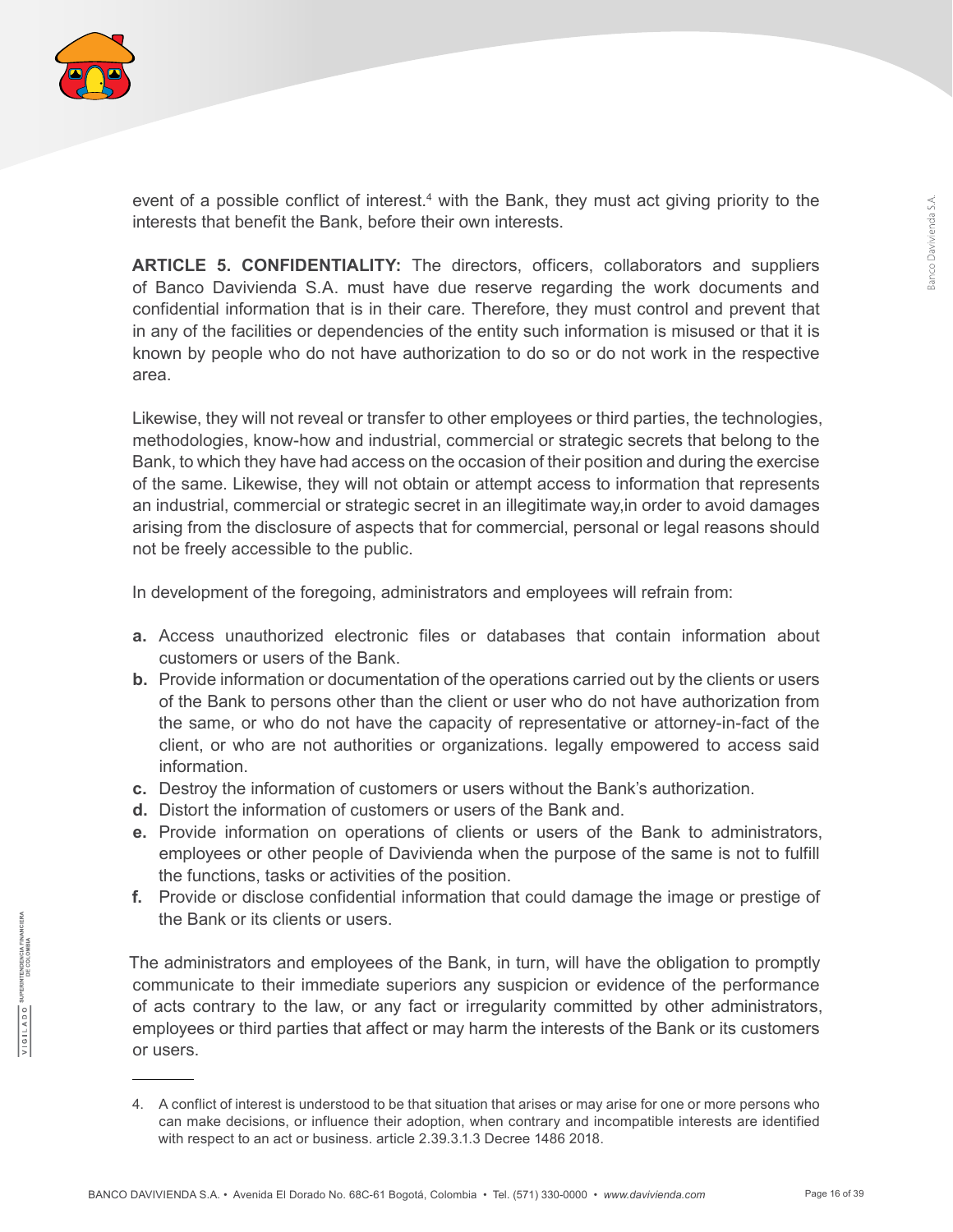

#### **OF THE PRINCIPLES IN THE ACTIVITY OF DISTRIBUTION OF COLLECTIVE INVESTMENT FUNDS AND VOLUNTARY PENSION FUNDS**

**SUBSECTION 1**

**ARTICLE 6. GENERALITIES:** The principles and other rules established in the Code of Ethics must be observed and applied to the activity of distribution of Collective Investment Funds. and Voluntary Pension Funds, by all officials, employees and / or managers who participate in said activity.

The conflict of interest manual will contain principles and rules aimed at avoiding conflicts of interest in the distribution activity of Collective Investment Funds. and Voluntary Pension Funds, and to solve them when they come to present themselves. The rules contained therein are understood to be integrated into those provided for in this Code.

Banco Davivienda must control that its personnel comply with their obligations and duties in the distribution of Collective Investment Funds. and Voluntary Pension Funds, including, but not limited to, the monitoring of the rules of conduct and the standards of Corporate Governance.

The control and supervision function of compliance with the Corporate Governance standards and rules of conduct is in charge of the control bodies.

**ARTICLE 7. PRINCIPLES FOR THE DISTRIBUTION OF COLLECTIVE INVESTMENT FUNDS:** For distribution of the Collective Investment Funds and Voluntary Pension Fundson, in addition to the principles of the Bolívar Group Code of Ethics, the employees of THE COMPANY must know, adopt, apply and respect the following principles:

**i. Professionalism:** The officers of THE COMPANY that are part of the collective investment fund distribution activities and Voluntary Pension Funds They must act in a professional manner, that is, with the due diligence required of a prudent and diligent expert in the distribution of collective investment funds, in accordance with the investment policy established in each fund.

To apply the concept of professionalism, THE COMPANY will always demand adequate and careful monitoring of decisions related to the investment policy and selection of assets, in addition to its strict compliance in the development of the distribution functions of the Collective Investment Fund and Voluntary Pension Funds.

**ii. Segregation:** Assets that are part of a Collective Investment Fund and Voluntary Pension Fundsthey are not part of THE COMPANY's equity and will constitute an independent equity; therefore, they will not constitute a general pledge of the creditors and will be excluded from the mass of assets in the event of insolvency proceedings, or any other action against the distributor.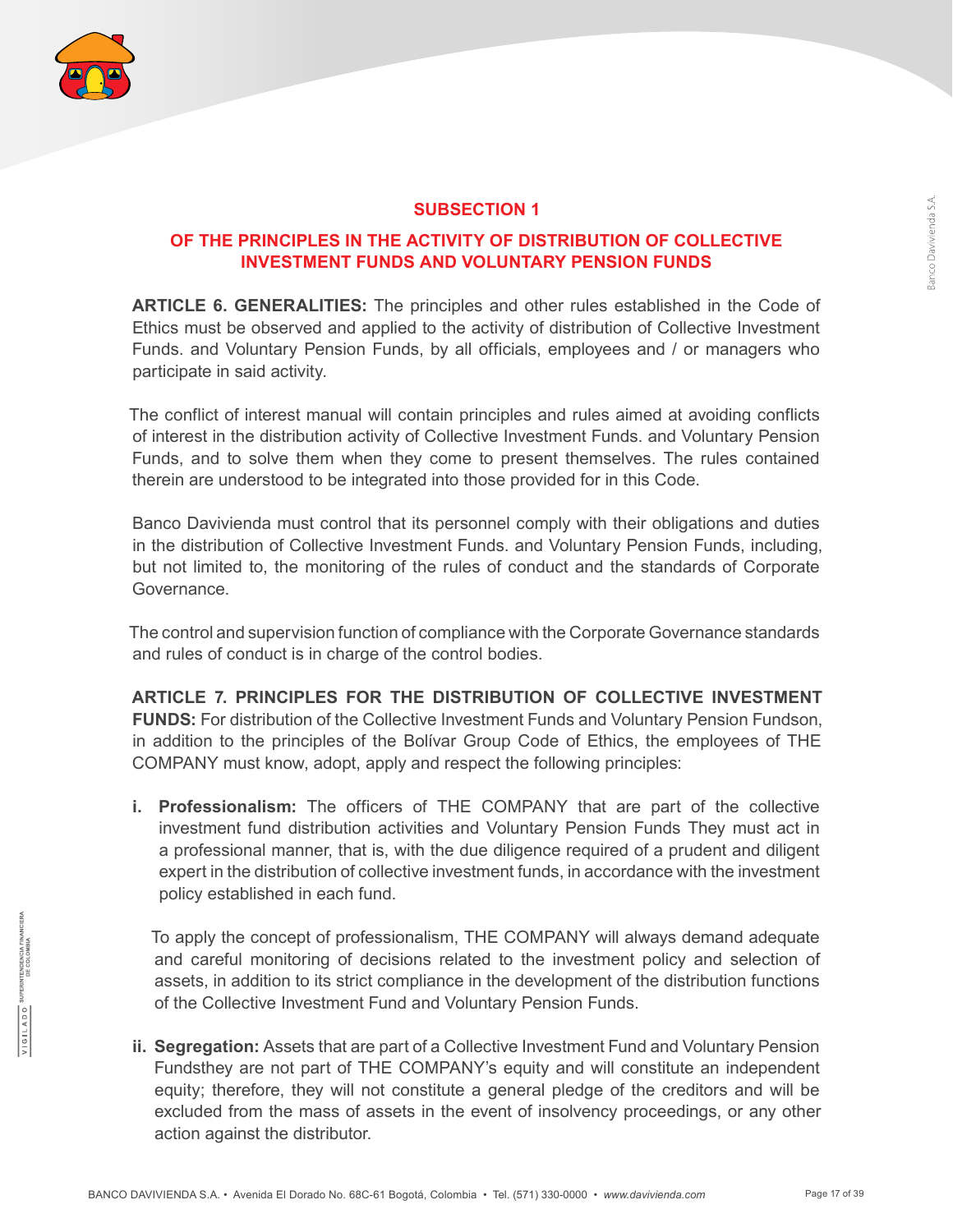

- **iii. Prevalence of investor interests:** LA officials COMPANY that carry out the activity of distribution of funds collective investment and Voluntary Pension Funds They must give precedence to the interests of the investors of said funds over any other interest, including those of the management company, distributor, its shareholders, its administrators, its officers, its parent company or its affiliates and subsidiaries.
- **iv. Equitable Treatment between Investors:** The officers of THE COMPANY who distribute collective investment funds and Voluntary Pension Funds, they must give equal treatment to investors or participants that are in the same objective conditions.
- **v. Preservation of the proper functioning of the collective investment fund and Voluntary Pension Funds and overall market integrity:** Officials who are part of the distribution of collective investment funds and Voluntary Pension FundsThey must act to avoid the occurrence of situations that endanger the normal and adequate continuity of the operation of the funds under distribution or the integrity of the market.
- **vi. Better order execution:** THE COMPANY, in the exercise of its functions as distributor of collective investment funds and Voluntary Pension Funds, will seek to carry out operations in the best possible conditions for the adherents of the funds, taking into account the characteristics of the operation to be executed, the best conditions available in the market at the time of negotiation, the associated costs, and other factors relevant.
- **vii. Transparency and information:** THE COMPANY, in the exercise of its functions as distributor of collective investment funds and Voluntary Pension Funds, must carry out said role under a scheme of clarity that, through the delivery of truthful, complete, accurate and timely information, guarantees the right of investors to know the status and evolution of their investment in order to make the pertinent decisions. In any case, they will ensure that the information is presented in a simple and understandable way for investors and the general public.

**ARTICLE 8. DUTY OF SPECIAL ADVICE IN THE DISTRIBUTION OF COLLECTIVE INVESTMENT FUNDS AND ADVISORY ACTIVITY FOR INVESTMENT FUNDS AND VOLUNTARY PENSION FUNDS:** In the event that the management companies delegate the duty of advisory to Banco Davivienda and / or advisory activity As a distributor, the Bank will establish the appropriate mechanisms to guarantee compliance with the duty and activity in accordance with the provisions of current regulations.

For such purposes, and when the characteristics ofThe product to be distributed is required by Banco Davivienda will establish a procedure for classifying and profiling investors at the time of connection, and according to the profile of the distributed product will perform the convenience analysis of same for the investor, they will supply professional recommendations, provide information and distribute the products, in accordance with the rules established in attention to the quality of the investors and product characteristics.

Davivienda will carry out this duty and activity in accordance with current regulations.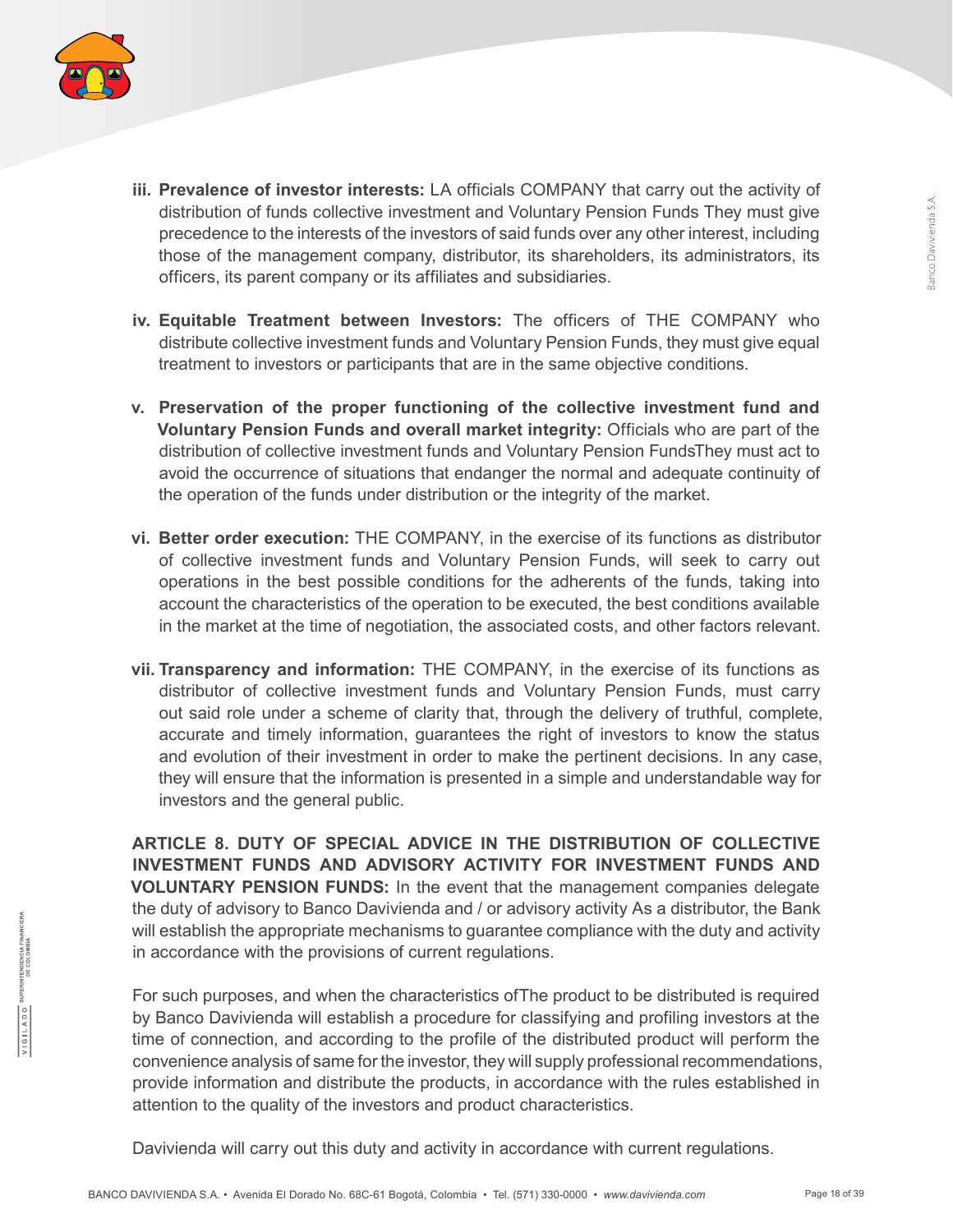

**ARTICLE 9. OF THE CONTROL BODIES:** The internal control bodies referred to in chapter IV of this Code shall include within their procedures and objectives all that is necessary to guarantee that the distribution activity of the Collective Investment Fundand Voluntary Pension Funds carried out by Banco Davivienda at all times complies with the established legal parameters, as well as verifying that the officials in charge of advising investor clients are duly certified before a self-regulatory body and registered in the National Registry of Securities Market Professionals of the Financial Superintendence of Colombia and, in general, to establish that the Bank complies with all the obligations that the activity of distribution of Collective Investment Funds and Voluntary Pension Funds entails.

#### **SECTION 2**

## **THE RIGHTS OF THE SHAREHOLDERS**

**ARTICLE 10. SHAREHOLDERS' RIGHTS:** As established in the Company Bylaws, the Bank's shareholders have the right to participate in the Assemblies, to receive the dividends decreed therein in proportion to their participation in the capital of the Company, to freely negotiate the shares, to inspect<sup>5</sup> the books and social reports within the 15 business days prior to the ordinary meetings of the assemblies and, of course, in the event of liquidation, to receive the proportional part of the assets prior to the payment of the external liability.

The Board of Directors will ensure that all the shareholders of the Company have a fair and equal treatment, regardless of the number of shares that each of them owns, and consequently will ensure that each of the shareholders obtains a timely and complete response to the concerns they present regarding matters whose disclosure is mandatory, or that is not prohibited by any legal or contractual confidentiality restriction<sup>6</sup>.

In addition to the rights established in the laws and statutes<sup>7</sup> of the Bank, the shareholders of Banco Davivienda S.A. will have the right to:

a) To have access to the Bank's public information in a timely and comprehensive manner in accordance with the legal provisions that regulate the matter.

<sup>5.</sup> The shareholders' right of inspection on books or papers of the company referred to in the first paragraph of this article is contemplated in article 48 Law 222/95.

<sup>6.</sup> In order to apply Measure No. 1.1. The Company provides equal treatment to all shareholders who, within the same class of shares, are in the same conditions, without this implying access to privileged information of some shareholders with respect to others.Banco Davivienda S.A. establishes in its Shareholders' Rights and Obligations Guide that Banco Davivienda S.A. will ensure that all of the Company's shareholders have fair and equal treatment. Therefore, it will seek that each of the shareholders obtain a timely, rapid and complete response to the concerns and requests that are presented regarding information related to those matters of mandatory disclosure. This Guide will be published on the Company's website: *www.davivienda.com.co.*

<sup>7.</sup> Articles 18 and 19 of the Bylaws of Banco Davivienda S.A.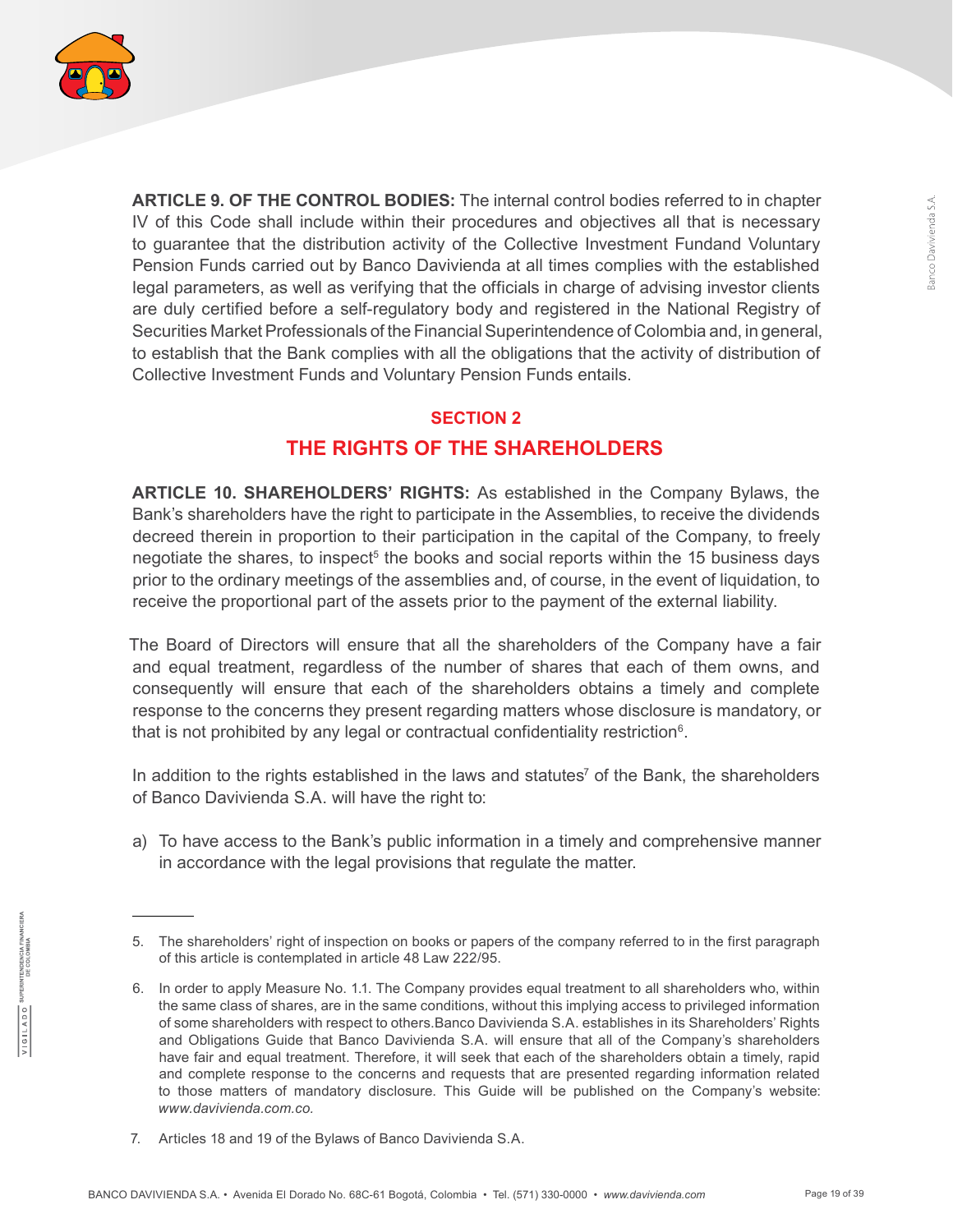

- b) Participate and vote in the General Assemblies of Shareholders to make the decisions that correspond to it, as well as for the appointment of the bodies and people that according to the Law and the statutes correspond to choose.
- c) Make recommendations and / or requests related to the Bank's Corporate Governance through the shareholders and investors service office.
- d) Exercise the right of first refusal<sup>8</sup> in accordance with the legal provisions and bylaws of the Bank.
- e) To be represented before the Bank, for any purpose, through powers of attorney in accordance with the provisions of the Bylaws.

**ARTICLE 11. CALL FOR THE ASSEMBLY:** The General Shareholders' Meeting may be called by a number of shareholders representing fifteen percent  $(15 \%)^9$  or more of the subscribed shares.

**ARTICLE 12. SPECIALIZED AUDITS:** A number of shareholders representing no less than 10 % of the outstanding shares and investors in securities and bonds representing no less than 15 % of the total commercial securities issued by the Bank<sup>10</sup>, or their representatives may submit a request to the Board of Directors which will be filed and presented to the representative of holders for the titles and bonds of one party or through the office of attention to shareholders and investors, to carry out specialized audits, under your cost and responsibility<sup>11</sup>.

The request to carry out a specialized audit must be submitted in writing, indicating the reasons that motivate its performance, its justification, the facts or operations to be audited, the duration and indicate the chosen specialized firm, which must have a recognized reputation and international trajectory, and have at least the qualities and experience of the Statutory Auditor designated by the General Shareholders' Meeting for the corresponding period.

In any case, the requests must deal with specific matters and cannot be advanced on industrial secrets, information subject to bank reserve, reserved information that may be used improperly by competition in the market, information that, if disclosed, could be used in to the detriment of the Bank and in general on matters covered by legislation related to intellectual property.

If the request is filed no less than 5 days before the meeting of the Board of Directors, it will be made known at said meeting, otherwise it will be presented at the next meeting of said body.

- 10. The percentage established for specialized audits is the same as set forth in article 45 of the statutes.
- 11. This article is in accordance with the provisions of measure 4.6 of the Implementation Report of Best Corporate Practices - Country Code

<sup>8.</sup> For the purposes of exercising the right of first refusal, see Annex C, article 6 of the Company's Bylaws.

<sup>9.</sup> Article 24 of the Bylaws of Banco Davivienda S.A.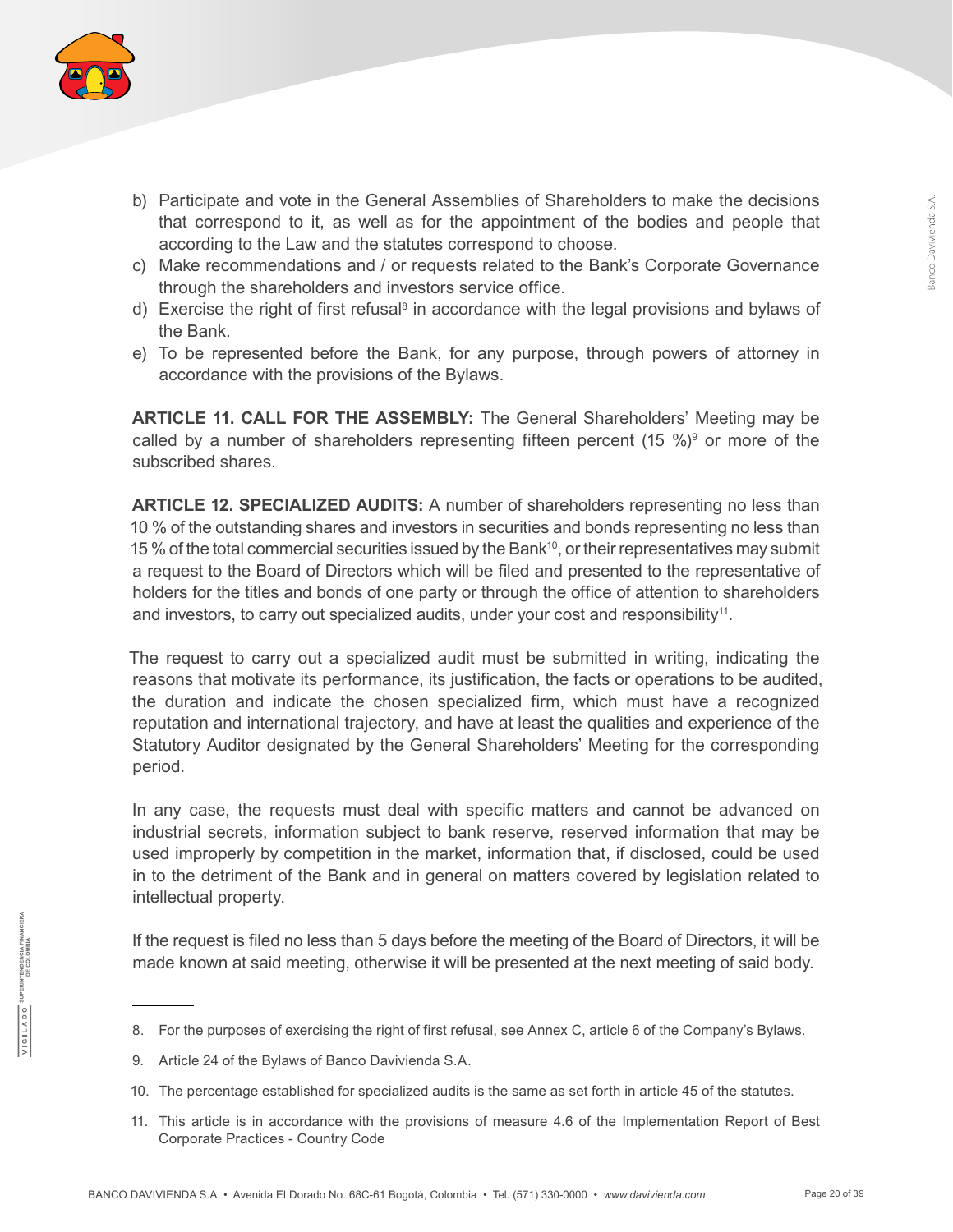

The Board, through the Secretary, will respond to the request according to the decision made by the Board of Directors. If the answer is affirmative, it will indicate the firm selected to carry out the audit and the date of its initiation; If the answer is negative, it will indicate the reasons for its decision.

In the event that the contracting of external audits is appropriate, both the person who hires it and the firm that carries it out, must sign a confidentiality agreement with the Bank.

The results of the specialized audit must be made known in the first instance to the President of the Bank, who will have fifteen business days from the date on which he receives them to make a pronouncement.

The result of the audit and the pronouncement of the Bank's President will be made known to the Board of Directors in the session following receipt of the documents indicated by the Bank's Legal Vice-Presidency. The report may be controversial or objected to by Banco Davivienda S.A.

The Meeting in turn will issue its opinion in this regard for the shareholders who requested the specialized audit.

The Bank will make the main aspects of the audit and the opinion of the Board available to the shareholders.

The auditor will deliver to the shareholder who hired the audit a report with the response to the request without the source documentation of the information.

No more than one audit discussed in this article can be performed simultaneously.

#### **ARTICLE 13. PRIOR KNOWLEDGE OF THE MEMBERS OF THE BOARD OF DIRECTORS:**

In the event that it is intended that people other than those who have been integrating this body enter the Board of Directors of the Bank (as long as the President of the Company formally knows of this interest before the term indicated below, -for which should be filed with the Legal Vice Presidency the most relevant data of the candidates-), within the term of the call to the Shareholders' Meeting in which the Board of Directors must be elected, the President of the Bank, must inform the shareholders through the Company's website, if so accepted by the applicants, on the proposal to integrate the Board, the most relevant data from the resume and the professional profile of the candidates.

## **SECTION 3 CORPORATE GOVERNANCE BODIES**

Banco Davivienda S.A. has different Corporate Governance bodies. The management and administration bodies legally and statutorily set the guidelines for their management and execute and comply with all acts in pursuit of the realization of their corporate purpose. In accordance with the Company's Bylaws, the management and administration bodies are: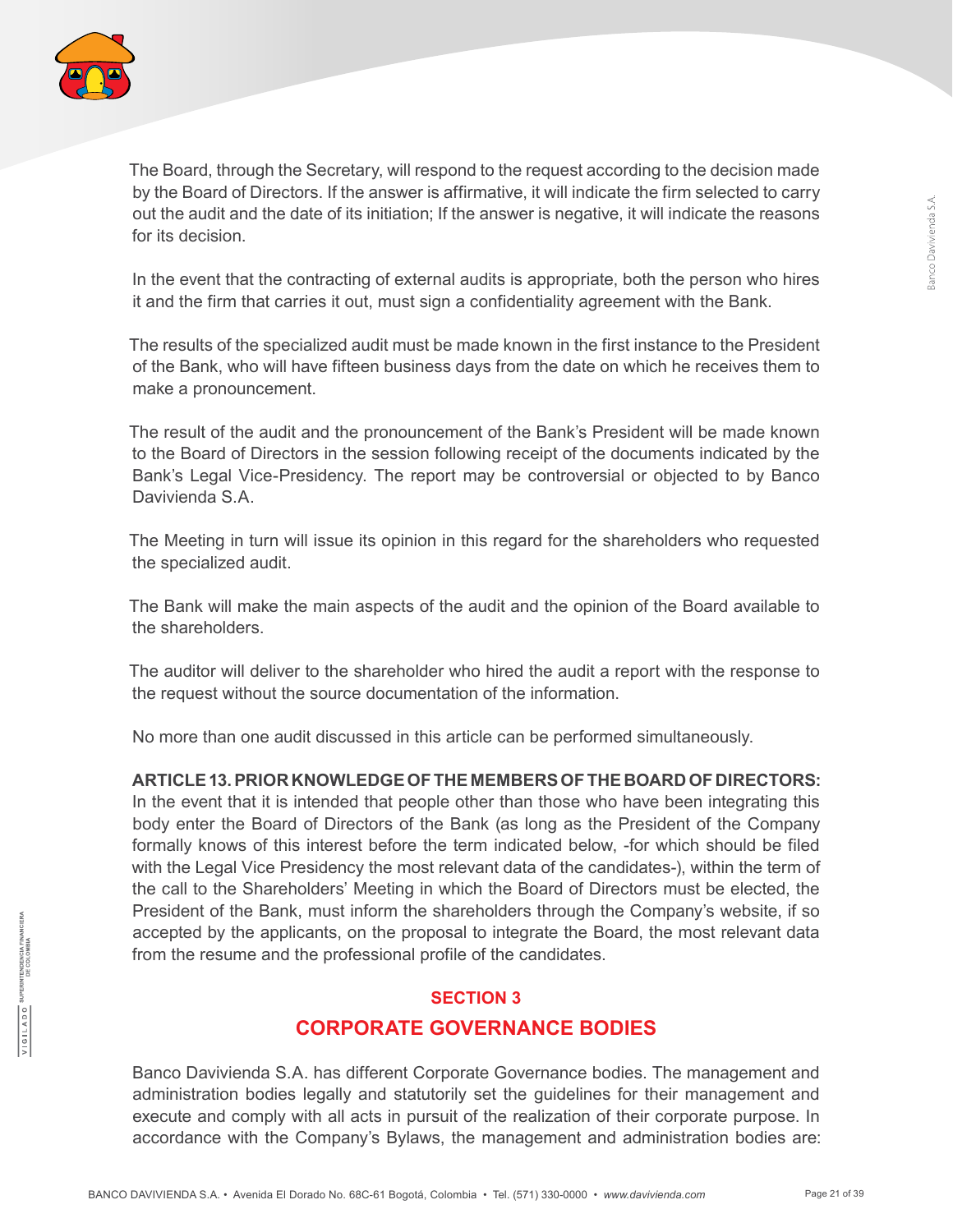

The General Assembly of Shareholders, the Board of Directors, the President of the Bank, the senior executives and the other bodies and / or officials determined by the Shareholders Assembly or the Board of Directors of the Bank.

Likewise, other Corporate Governance bodies are considered to be the control bodies, the bodies in charge of resolving conflicts, and the bodies for disclosure and compliance with Corporate Governance standards. Table 3 lists them; however some organs have different roles.

| <b>DIRECTION BODY</b>                                                            | <b>GENERAL STOCKHOLDERS' MEETING</b>                                                                                                                                                                                                                                                                                                                                                                                                                           |
|----------------------------------------------------------------------------------|----------------------------------------------------------------------------------------------------------------------------------------------------------------------------------------------------------------------------------------------------------------------------------------------------------------------------------------------------------------------------------------------------------------------------------------------------------------|
| <b>ADMINISTRATION BODIES</b>                                                     | ESIDBOARD OF DIRECTORS<br><b>PRENT - LEGAL REPRESENTATIVE</b><br>VICE PRESIDENTS AND MANAGERS (Those that because of the<br>responsibilities proper of their position act on behalf of the company).                                                                                                                                                                                                                                                           |
| <b>EXTERNAL CONTROL BODIES</b>                                                   | STATUTORY AUDITOR<br><b>FINANCIAL SUPERINTENDENCE</b><br>SELF-REGULATOR OF THE STOCK MARKET - AMV                                                                                                                                                                                                                                                                                                                                                              |
| <b>INTERNAL CONTROL BODIES</b>                                                   | <b>Committees to support the Board of Directors:</b><br>1) Audit Committee.<br>2) Corporate Governance and Sustainability Committee<br>3) Corporate Risk Committee<br>4) Compliance Committee.<br><b>Senior Management Body:</b><br>1) Presidency Committee<br>2) Integrated Committee for Regulation and Accounting<br>and Tax Disclosure<br>3) Risk Committee<br>4) Internal Audit<br>5) Compliance Officer<br>6) Internal Control and Regulatory Compliance |
| <b>CONFLICT RESOLUTION BODIES</b>                                                | <b>ARBITRATION COURT</b>                                                                                                                                                                                                                                                                                                                                                                                                                                       |
| <b>CORPORATE GOVERNANCE</b><br><b>DISCLOSURE AND</b><br><b>COMPLIANCE BODIES</b> | <b>BOARD OF DIRECTORS</b><br><b>PRESIDENT - LEGAL REPRESENTATIVE</b>                                                                                                                                                                                                                                                                                                                                                                                           |

#### **Table No. 3 GOVERNING BODIES OF BANCO DAVIVIENDA S.A.**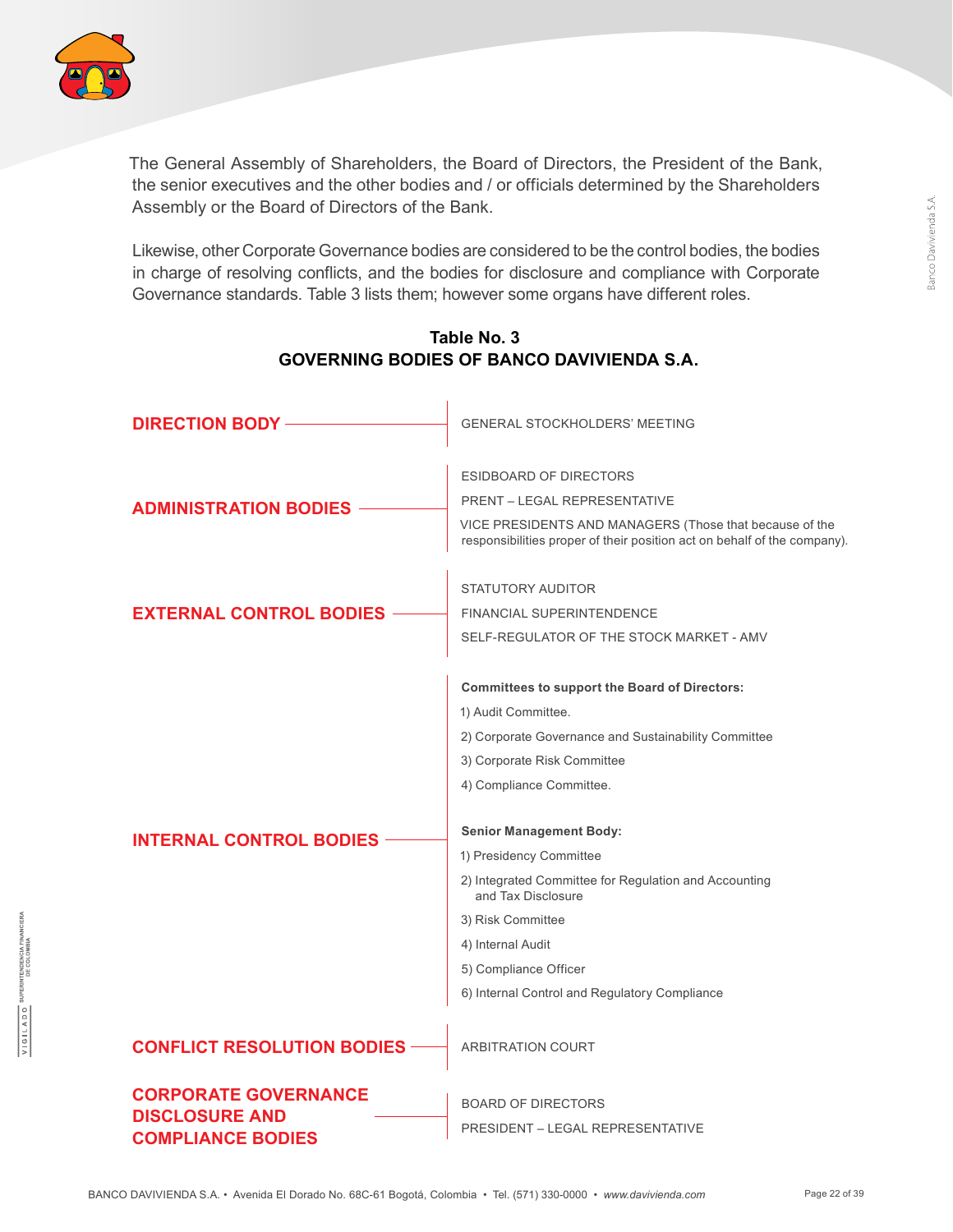

#### **CHAPTER I MANAGEMENT BODY**

**ARTICLE 14. GENERAL ASSEMBLY OF SHAREHOLDERS:** The Bank's General Assembly of Shareholders is the highest corporate body of the Bank, as stipulated in the Bank's Bylaws. It is the highest management body of the company, made up of all natural and legal persons who are holders of the subscribed shares, meeting personally or through their representatives with the quorum and under the conditions indicated in the BANCO DAVIVIENDA S.A. statutes.

To their ordinary and / or extraordinary meetings<sup>12</sup> In legal and statutory terms, shareholders who are registered in the shareholders' book at the time of its celebration may attend with the right to voice and vote.

**ARTICLE 15. INTERNAL REGULATIONS OF THE GENERAL ASSEMBLY OF SHAREHOLDERS:** For the internal operation of both ordinary and extraordinary meetings, the Internal Regulations of the General Assembly of Shareholders<sup>13</sup> It establishes, among other aspects, the place of the Assembly, the way in which the calls should be made, the means of publicity of the documents that will be submitted for consideration in the meeting, installation, interventions, elections, handling of minutes and other provisions relevant.

## **CHAPTER II ADMINISTRATION BODIES**

**ARTICLE 16. BOARD OF DIRECTORS:** The Board of Directors of Banco Davivienda S.A. is elected by the General Assembly of Shareholders, a body that has traditionally appointed people of high personal qualities and of recognized professional prestige. The Board will be composed of seven (07) main members, elected for periods of two (2) years, and may be re-elected indefinitely.

The Board of Directors of Banco Davivienda S.A. has assumed the non-delegable functions of appointing and removing the main executives.

**ARTICLE 17. STRUCTURE, FUNCTIONS AND REGULATIONS OF THE BOARD OF DIRECTORS:**14 The Board of Directors of Banco Davivienda S.A. will be made up of the Chairman of the Board, the other directors and a Secretary.15

<sup>12.</sup> Articles 181 et seq. Commercial Code, articles 22 et seq., of the Bylaws of Banco Davivienda S.A.

<sup>13.</sup> You can find out about these Regulations by consulting the website: *www.davivienda.com.co*

<sup>14.</sup> Article 41 of the Bylaws of Banco Davivienda S.A. and the Regulations of the Bank's Board of Directors.

<sup>15.</sup> The Organic Statute of the Financial System establishes in its article 73 numeral 5 the following: "Within 15 days following the date on which the annual meeting of shareholders of a banking establishment took place, financial corporation, savings and housing corporations, commercial finance companies, capitalization companies or financial services companies, the directors elected at said meeting, after due qualification, will have a meeting in which they will elect their president, vice president and the other employees required by the statutes that must be elected annually, in accordance with the statutes of the respective entity.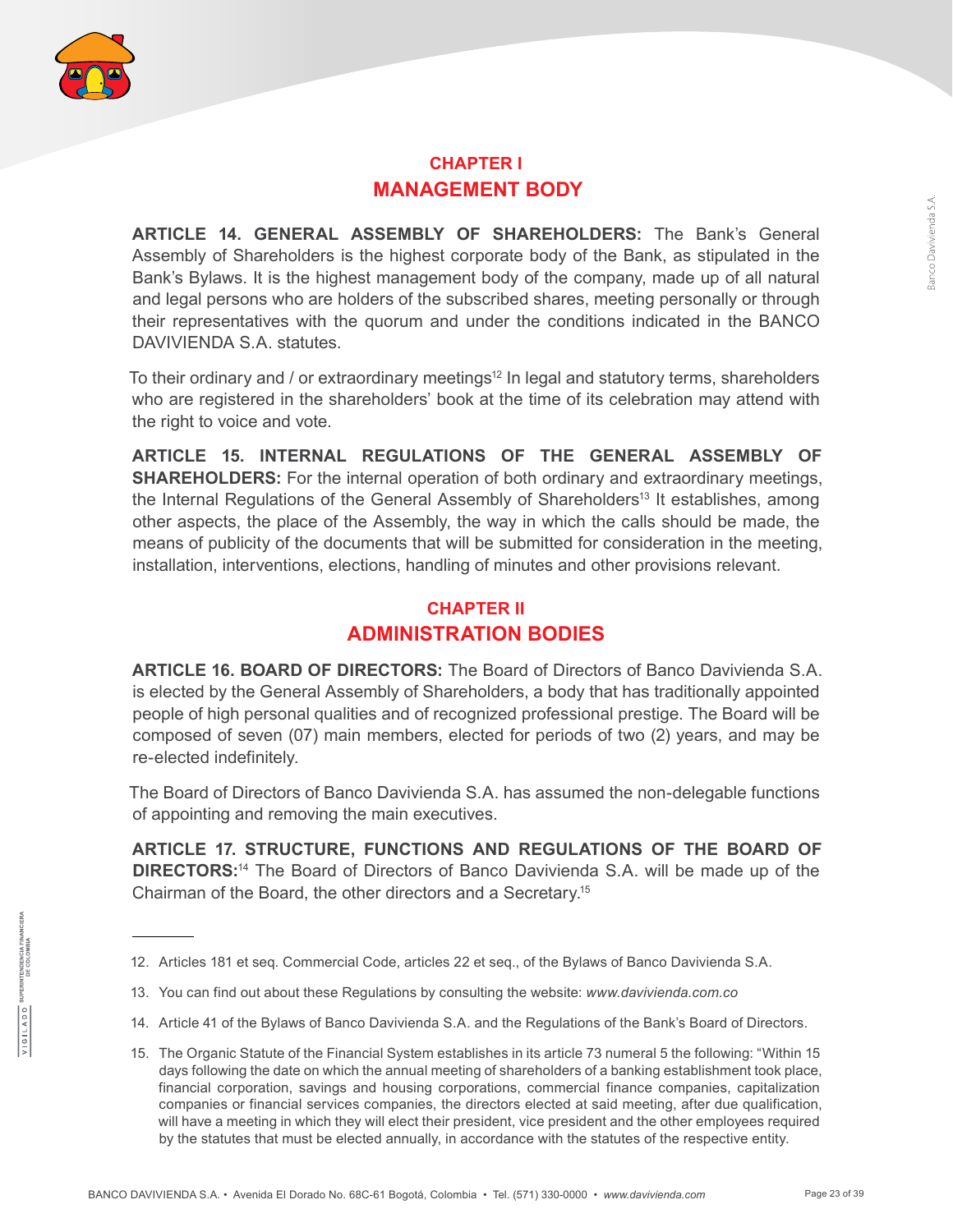

In Annex A, which is an integral part of this Code, appear the members of the Board of Directors who are currently in the exercise of their positions. Likewise, a brief review of the professional conditions of each member is presented.

For the internal functioning of the Board of Directors, its meetings, functions and its organization and structure, this body has adopted the regulations that are an integral part of this Code.

In addition to the other functions that by statute and by regulation correspond to the Board of Directors, this body must:

- a) Appoint the President of the Bank.
- b) Approve the appointment of the Bank's Vice Presidents.
- c) Approve the Bank's policies and its orientation in business development.
- d) Adopt the objective policies and criteria by which the Bank hires its main executives.
- e) Adopt the policies applicable to the remuneration and salaries of Bank employees.
- f) Analyze every six months, the application and compliance with the structures and standards of Corporate Governance within the Bank, and report on the matter to the General Assembly of Shareholders through a chapter that on the matter will be included in the Annual Management Report or by means of a report. separated.
- g) Approve the annual budgets and the Bank's business plan.
- h) Study the operations that compromise the disposal of the strategic assets of the company as well as large corporate operations of an extraordinary nature, according to the specifications established by the Board itself.
- i) Determine the information and communication policies with shareholders and the market.
- j) Establish the principles, policies and procedures for the detection, prevention and management of conflicts of interest, in particular, those that may arise in the performance of intermediation operations, which will be applicable to administrators, employees or officials who carry out activities related to intermediation, as well as resolving conflicts that arise with the Bank, shareholders, senior management and board members.
- k) Propose to the General Assembly of Shareholders, the projects for the issuance of shares.
- l) Provide adequate replacement mechanisms for key Bank officials.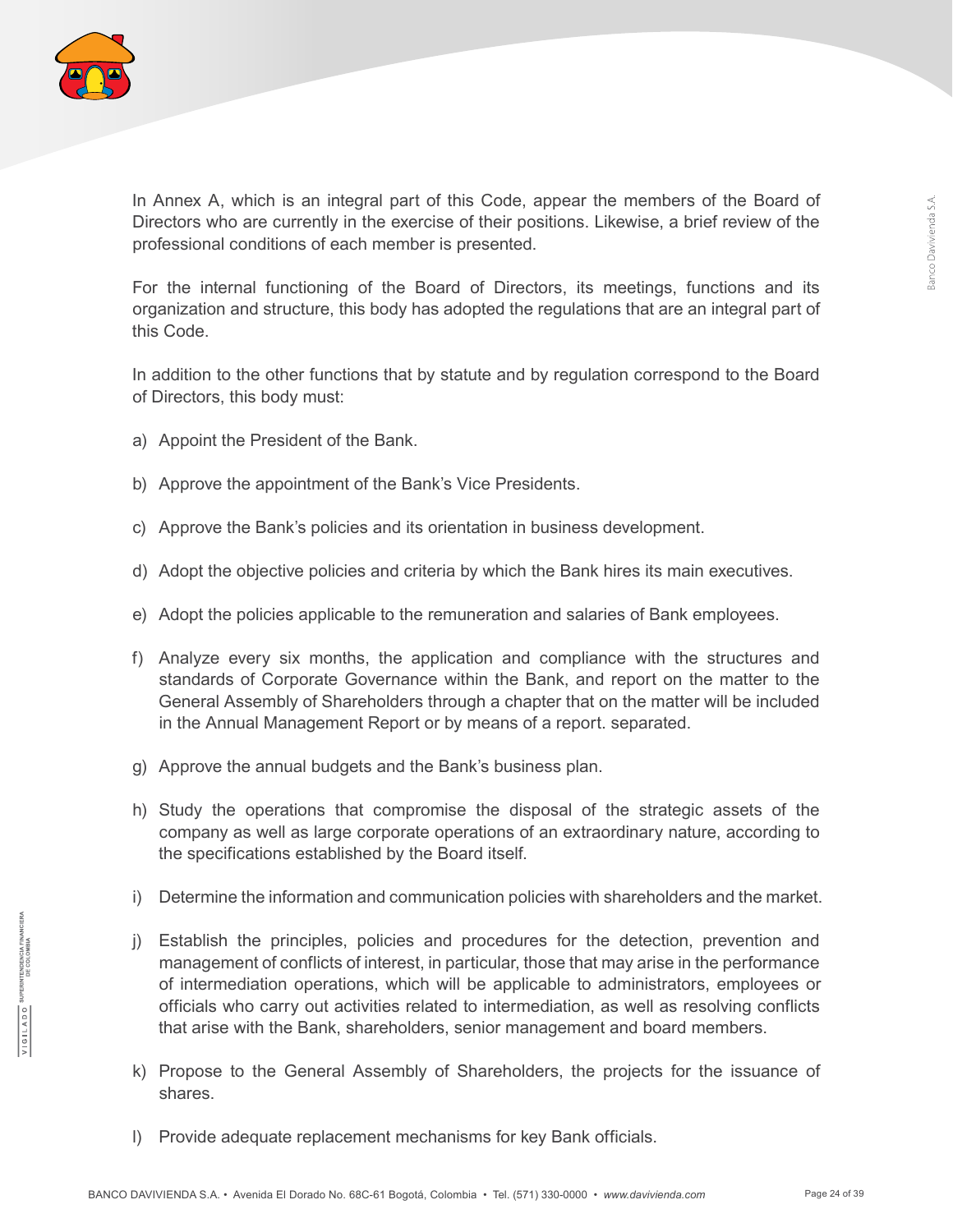

- m) Adopt, modify and complement the Bank's corporate governance standards.
- n) Establish in the respective manuals and codes the guidelines and general policies according to which Banco Davivienda will carry out the activity of distribution of Collective Investment Funds and Voluntary Pension Funds in the terms established in Decree 2555 of 2010 and Basic Legal Circular of the Financial Superintendency of Colombia, or in the regulations that modify or replace the aforementioned.
- o) Approve the conclusion of the contracts or agreements for the use of the network that the Bank enters into with other entities of the Bolívar Group, in what has to do with the activity of distribution of Collective Investment Funds and Voluntary Pension Funds.

**ARTICLE 18. CRITERIA FOR THE ELECTION, EVALUATION AND REMUNERATION OF DIRECTORS:** For the formation of the Board of Directors, the Assembly takes into account that the independent directors must constitute the percentage legally established by the Securities Market Law (Law 964 of 2005<sup>16</sup>).

The Board of Directors will annually make a collective evaluation of their performance. This evaluation will be reported in the Corporate Governance report that will be presented in the second half of each year to the Shareholders' Meeting together with the Management report.

Directors 'remuneration is set by the General Shareholders' Meeting in accordance with the obligations and responsibilities of its members, personal and professional qualities, the time to dedicate to their activity and their professional experience.

**ARTICLE 19. PRESIDENCY:**17 According to the bylaws, the President of the Bank is the person in charge of directing and managing the Bank, as well as legally representing it.

**ARTICLE 20. ELECTION OF THE PRESIDENT:** In accordance with the bylaws, the Board of Directors is responsible, among other functions, to freely appoint and remove the President or legal representative of the Bank and the vice presidents.

The Bank will have a President and one or more alternates, as provided by the Board of Directors elected by it, who will act as legal representation of the Bank at the national level. For their part, the Branch Managers will carry the legal representation of the Bank within the territory defined in their appointment. Additionally, the Board of Directors may make appointments for the designated person to take the legal representation of the Bank in some particular aspects, for example for judicial purposes or to carry out proceedings or actions before administrative authorities.

<sup>16.</sup> Article 44 of Law 964 of 2005 establishes: The Boards of Directors of issuers of securities will be made up of a number of five (5) and a maximum of ten (10) main members, of which at least twenty-five percent ( 25 %) must be independent. In no case may issuers of securities be equally independent… "

<sup>17.</sup> Articles 48, 49 and 50 of the Bylaws of Banco Davivienda S.A.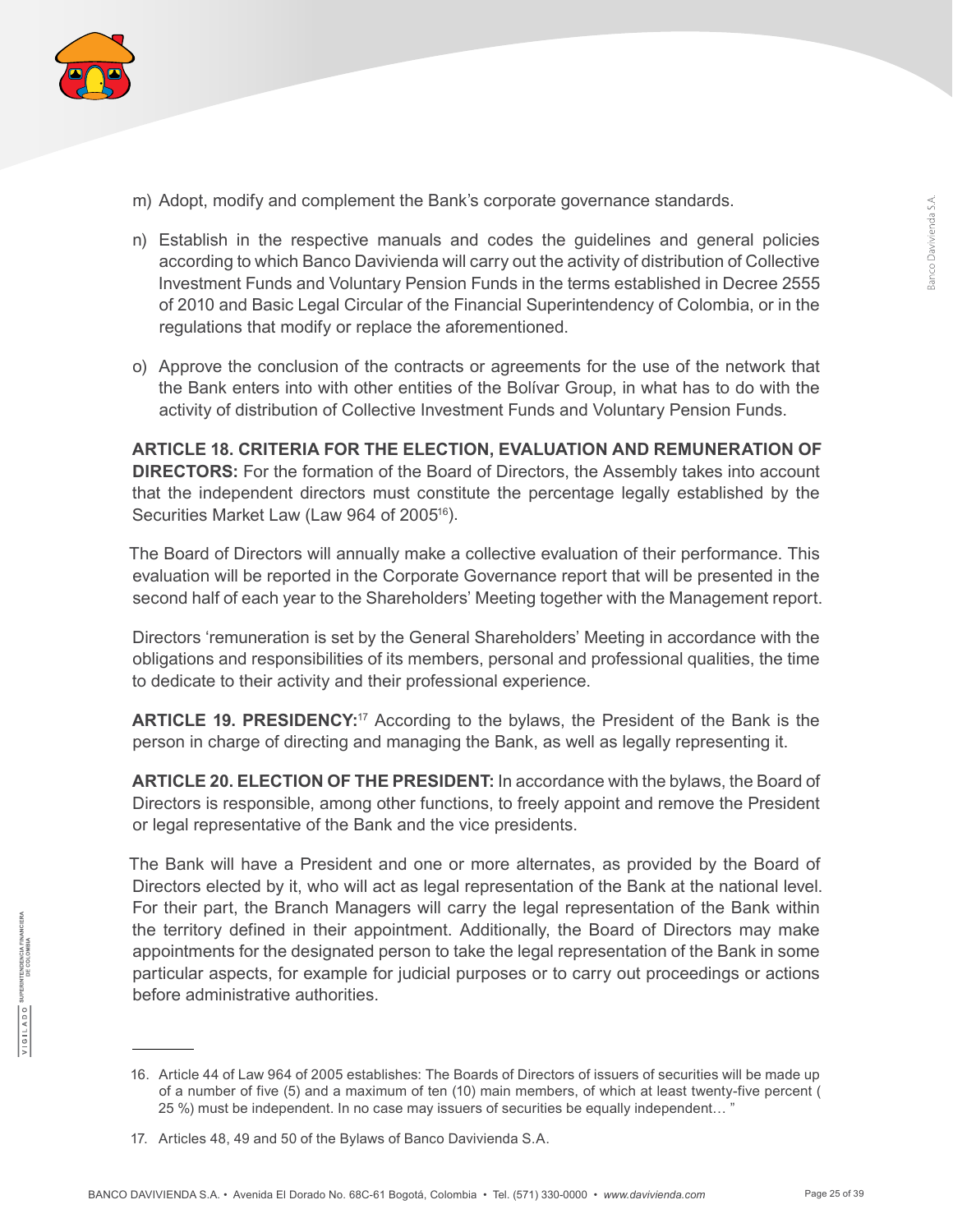

The position of president has been held by Dr. Efraín Enrique Forero Fonseca for more than fifteen (15) years.

**ARTICLE 21. FUNCTIONS OF THE PRESIDENT:**18 The main functions of the President of Banco Davivienda S.A. are to maintain permanent communication with the unions and associations of the sector, evaluate the impact of the launch of new products by the competition, coordinate strategic planning, prepare the budget and execution. budget for each area, analyze the alternatives presented by the different areas of the bank for the implementation of improvement plans, determine the effectiveness and progress of the projects entrusted and maintain, fully and in detail, informed to the Board of Directors of the progress of business social.

**ARTICLE 22. EVALUATION AND REMUNERATION OF THE PRESIDENT OF THE COMPANY AND SENIOR EXECUTIVES:**19 The Board of Directors is responsible for evaluating the performance of the President, for which it will ask him and / or the Vice Presidents to present reports to their meetings that allow them to know the development of the activities corresponding to the different areas of the Bank, the status of progress of the different projects and the degree of exposure to the various risks to which the Bank may be exposed.

On the other hand, the President of the Bank will present to the General Assembly of Shareholders, at each ordinary meeting, a report on the management<sup>20</sup> which will contain a faithful exposition on the evolution of the businesses and the economic, administrative and legal situation of the entity, the main guidelines of the Bank's Corporate Governance, the general purpose financial statements, together with their notes, cut at the end of the respective fiscal year. Likewise, it will present the opinions on the financial statements and the other reports issued by the fiscal auditor. The Management Report must be previously approved by the Board of Directors before being submitted to the General Assembly of Shareholders for consideration.

For his part, the President will periodically evaluate the executives who report directly to him.

<sup>18.</sup> Article 50 of the Bylaws of Banco Davivienda S.A.

<sup>19.</sup> Articles 28 and 29 Law 222 of 1995 that modifies the Commercial Code and article 40 of the Bylaws of Banco Davivienda S.A.

<sup>20.</sup> In accordance with article 29 of Law 222 of 1995, in cases where there is a business group, both the administrators of the controlled companies, as well as those of the controlling company, must present a special report to the Assembly or Board of Partners, in which will express the intensity of the economic relations existing between the controlling company or its affiliates or subsidiary with the respective controlled company. Likewise, article 46 of Law 222 of 1995 establishes the rendering of accounts at the end of the year to the General Assembly of Shareholders for its approval or disapproval, delivering the management report, general purpose financial statements and the profit distribution project distributable.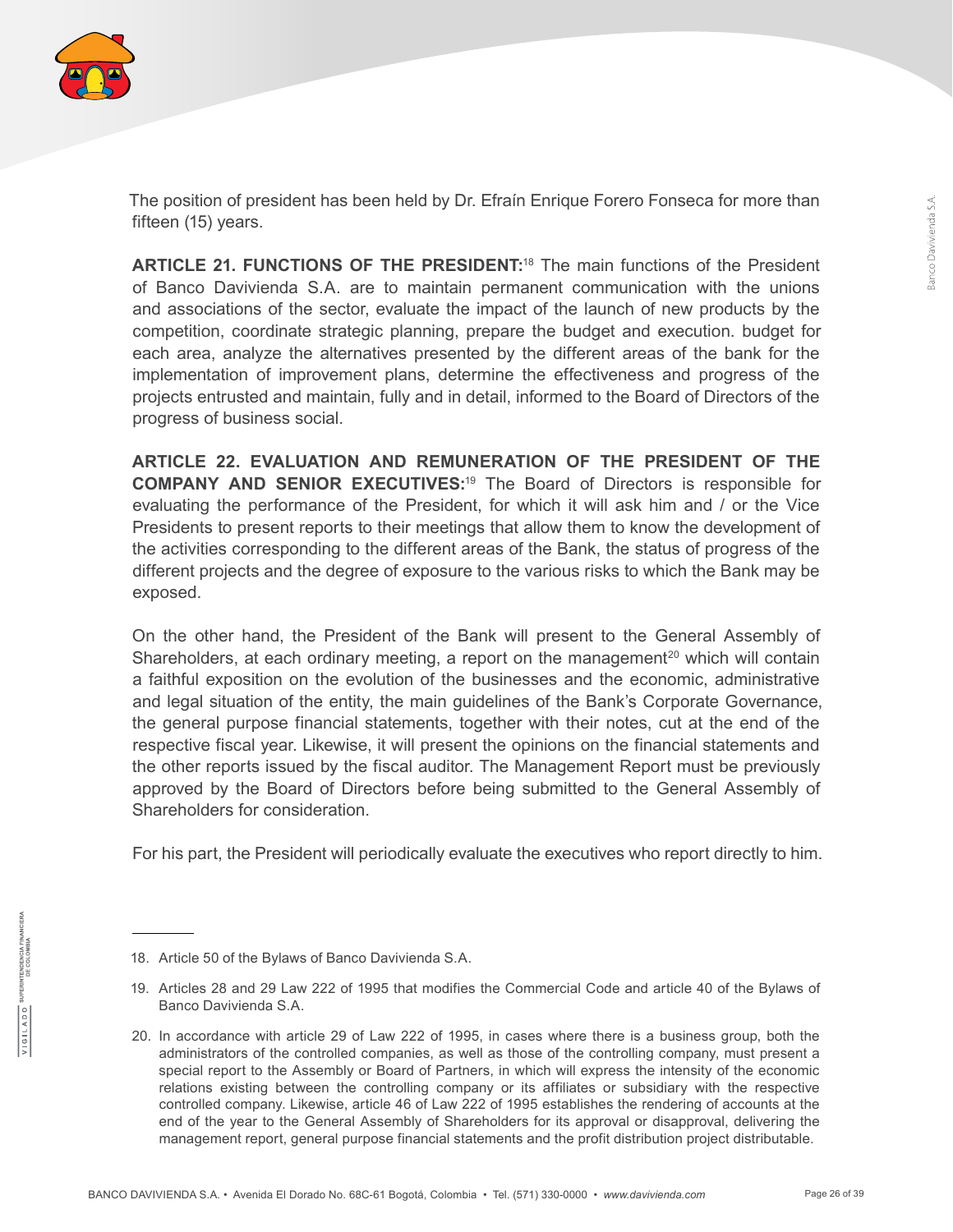

The remuneration criteria will be, for the President and Vice Presidents, experience in the main activities of the group, their qualities, the level of responsibility of the position, good management performance, the studies carried out, functions and generation of added value for the entity and the periodic evaluation of its management.

**ARTICLE 23. LEGAL VICE PRESIDENCY:**<sup>21</sup> By internal definition, the Legal Vice President of the Bank is the Secretary of the General Assembly of Shareholders, of the Board of Directors and of the Presidency of the Company. However, the Board of Directors or the Assembly may separate said functions and designate a different secretary for a specific meeting of the Board of Directors or Shareholders' Meeting.

**ARTICLE 24. FUNCTIONS OF THE LEGAL VICE PRESIDENCY:** In accordance with the provisions of the preceding article, in the case of Banco Davivienda S.A., the Legal Vice-President, in addition to performing the tasks inherent to his position, such as the coordination of relations with the Bank's shareholders, the management of the Assemblies, of The Board and relations with control entities, among others, is responsible for the legal definition of the Bank's own issues.

**PARAGRAPH:** Regarding the coordination of relations with the Bank's Shareholders, the Legal Vice President fulfills this function in coordination with the Investor Service Office.

Likewise, the Legal Vice President supports the legal analysis of matters that are important for Grupo Bolívar and its subordinates, including foreign subsidiaries.

## **CHAPTER III EXTERNAL CONTROL BODIES**

**ARTICLE 25. APPOINTMENT, ROTATION AND REMUNERATION OF THE STATUTORY AUDITOR:**<sup>22</sup> The Bank has a main fiscal auditor and an alternate<sup>23</sup>, who fulfills the functions stipulated in the Law, as well as the provisions of the corporate bylaws. The statutory auditor, elected by the General Assembly of Shareholders, will have a period of two (2) years, who will be replaced in his absolute or temporary absences by his alternate.

The election of the Statutory Auditor will be made by the Shareholders' Meeting based on the objective and public evaluation of different alternatives. For this, the Assembly must consider at least two proposals when making the decision of its choice. His position is incompatible with any other within the Company. This work will be carried out by prestigious firms not only nationally but also internationally.

<sup>21.</sup> Article 60 of the Bylaws of Banco Davivienda S.A.

<sup>22.</sup> Articles 51, 52 and 53 of the Bylaws of Banco Davivienda S.A.

<sup>23.</sup> In accordance with article 203 of the Commercial Code, stock entities must have a fiscal auditor.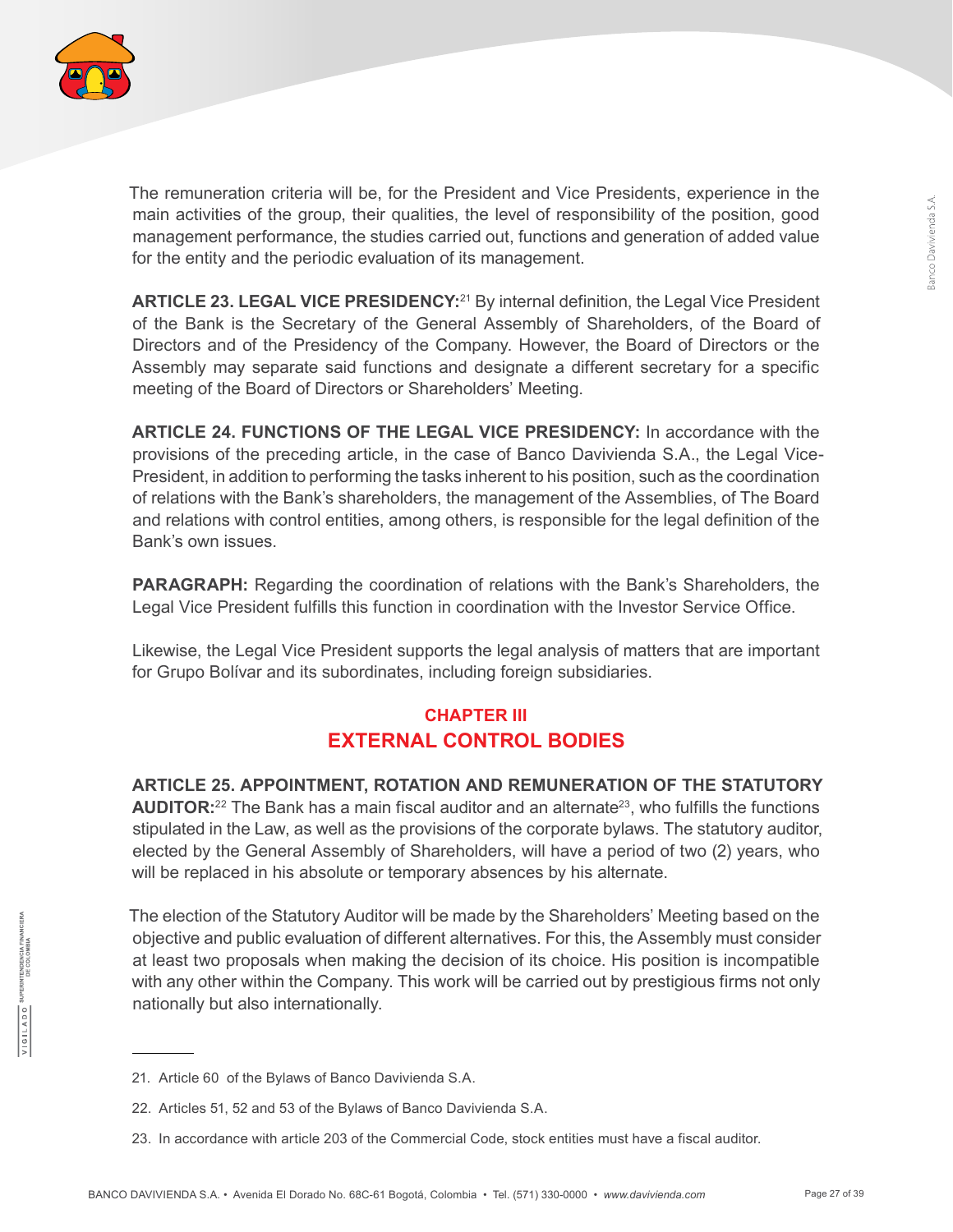

In order to comply with measure No. 29.09 of the Country Code of Corporate Governance<sup>24</sup>As of 2008, and at the next Shareholders' Meeting where the election and appointment of the Statutory Auditor is made, Banco Davivienda S.A. will sign the contract with the respective Statutory Auditor where clauses are agreed to establish the rotation of natural persons who inside they carry out this function with at least a periodicity of five (5) years.

Their remuneration will be set by the General Assembly of Shareholders. Aspects such as the services offered, costs and fees, experience, knowledge of the sector, among others, will be taken into account. In any case, in accordance with the bylaws, the appointment must fall on a firm with a recognized track record and reputation and that also guarantees its independence.

Banco Davivienda S.A. will inform the market of the name of the tax auditor, as well as any modification or change made in this regard.

**ARTICLE 26. FUNCTIONS OF THE STATUTORY AUDITOR:**<sup>25</sup> The Statutory Auditor has its functions established in the Law and the statutes. Banco Davivienda S.A. supports and facilitates the work of its tax auditors so that they can fully perform their functions. Likewise, the Bank's Statutory Auditor will inform the shareholders at the respective Shareholders' Meeting meetings of any relevant finding made so that they have the necessary information to make decisions on the corresponding findings.

**ARTICLE 27. FINANCIAL SUPERINTENDENCE OF COLOMBIA:** Both due to its banking activity and its condition as issuer of securities,<sup>26</sup> Banco Davivienda S.A. is subject to the control and surveillance of the Financial Superintendency of Colombia, as the entity in charge of organizing, regulating and promoting the activities carried out through the stock market. Therefore, the Bank's activity is fundamentally governed by the provisions of the Securities Market Law, with regard to its work as a share issuer.

## **CHAPTER IV INTERNAL CONTROL BODIES**

**ARTICLE 28. INTERNAL CONTROL SYSTEM:** Banco Davivienda S.A. has an Internal Control System that has among its main objectives the search for operational efficiency, compliance with strategic objectives, the creation of mechanisms that allow the disclosure of reliable financial information and ensure that the Bank complies with the legal and political provisions that regulate its activity.

<sup>24.</sup> Measure 29.09 of the Country Code Report, in order to avoid excessive ties between the company and the Statutory Auditor and / or its teams and maintain its independence, the company establishes a maximum contract period of between five ( 5) and ten (10) years. In the case of the Statutory Auditor, a natural person not linked to a firm, the maximum contract term is five (5) years.

<sup>25.</sup> Article 52 of the Bylaws of Banco Davivienda S.A.

<sup>26.</sup> For purposes of corporate governance, Issuer of Securities is understood to be "Any entity that, in order to attract resources from the public through securities, registers and registers its titles in the National Registry of Securities and Issuers" (definition given by the Country Code of Corporate Governance).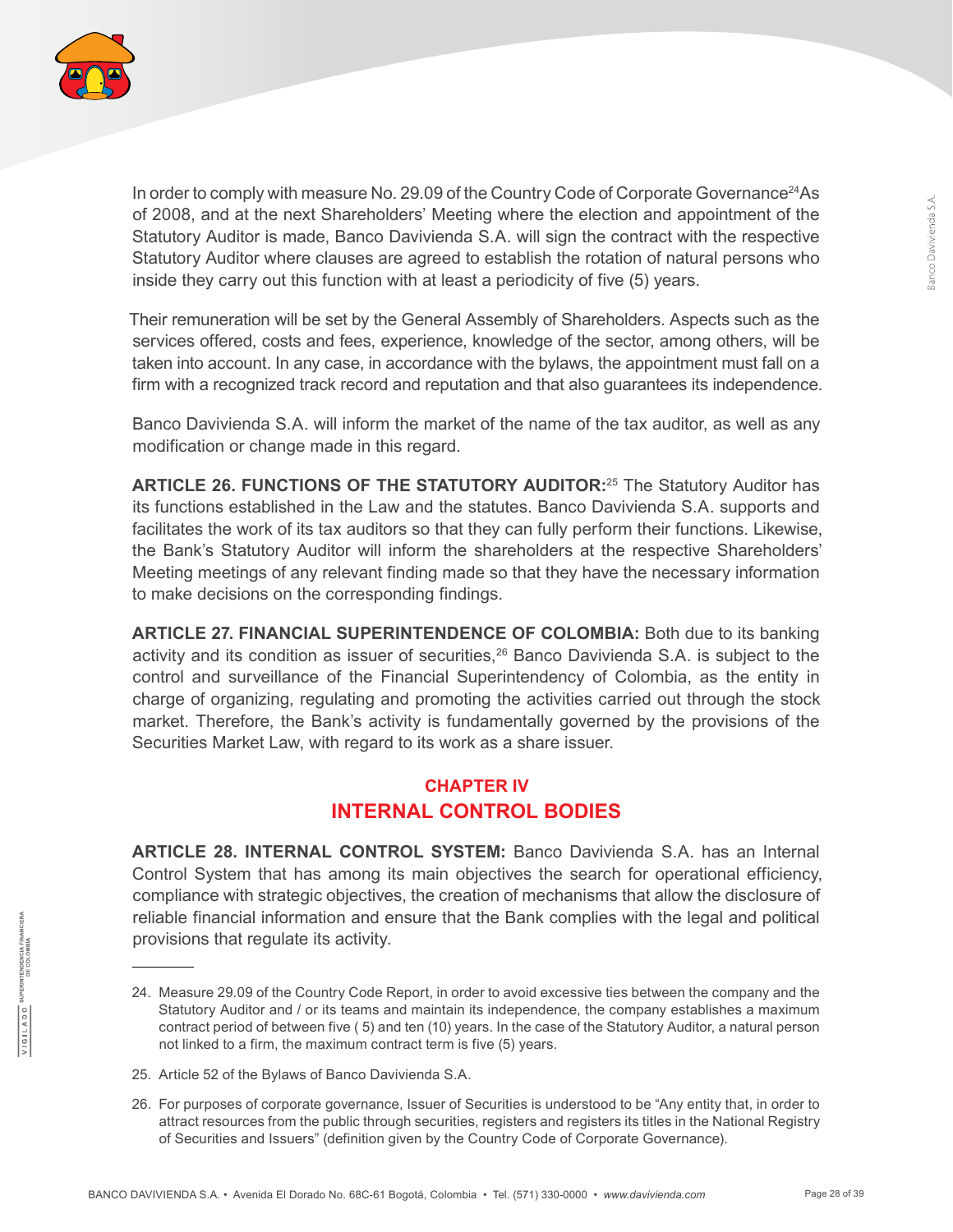

**ARTICLE 29. EXERCISE OF INTERNAL CONTROL:**27 The analysis and monitoring of the internal control system of Banco Davivienda S.A. is carried out by the corresponding internal areas. The Audit and Statutory Auditor, provide the Board of Directors and the Administration with information, elements of judgment and proposals aimed at guaranteeing that the internal control system adjusts to the needs of the entity in such a way that it allows it to adequately carry out its corporate purpose. and meet your goals.

Additionally, there is an area in the Bank dedicated to the Prevention of Money Laundering and the financing of terrorism, which is in charge of providing support to the compliance officer regarding this matter.

The Internal Auditor of Davivienda and its subsidiaries reports to the President of Banco Davivienda S.A. and is responsible for the corresponding supervision of its subsidiaries.

**ARTICLE 30. SUPPORT COMMITTEES OF THE BOARD OF DIRECTORS:** In relation to our governance structure, the Board of Directors has created the legally required committees and others that, not being mandatory, support its management and keep it informed about the processes, structure and risk management of each business line, which allows adequate monitoring and flow of information in the organization.

The Committees of the Board of Directors can obtain the support, punctually or permanently, of members of the Senior Management with experience on the matters of their competence and / or external experts. Additionally, the Board of Directors takes into consideration the profiles, knowledge and professional experience of the members in relation to the subject matter of the Committee.

Support committees of the Board of Directors are considered to be those whose constitution and regulations of the committee are approved by the Board of Directors and at least one of the members of these committees is a member of the Board of Directors of Banco Davivienda:

**ARTICLE 31. AUDIT COMMITTEE:** The Bank will have an Audit Committee that will be made up of at least three members of the Board of Directors, who may also appoint independent persons to the Bank's administration to support the work of the Committee. Similarly, the Internal Auditor will attend the meetings of the Committee. It is made up of 3 members of the Board of Directors, of which 2 are independent.

The meetings of the Committee may be summoned, with the necessary frequency and in order to provide pertinent information about internal control matters, the President of the Bank, the Vice Presidents of the Bank, the Statutory Auditor, as well as any other official that the Committee consider it convenient.

<sup>27.</sup> Article 44 of the Bylaws of Banco Davivienda S.A.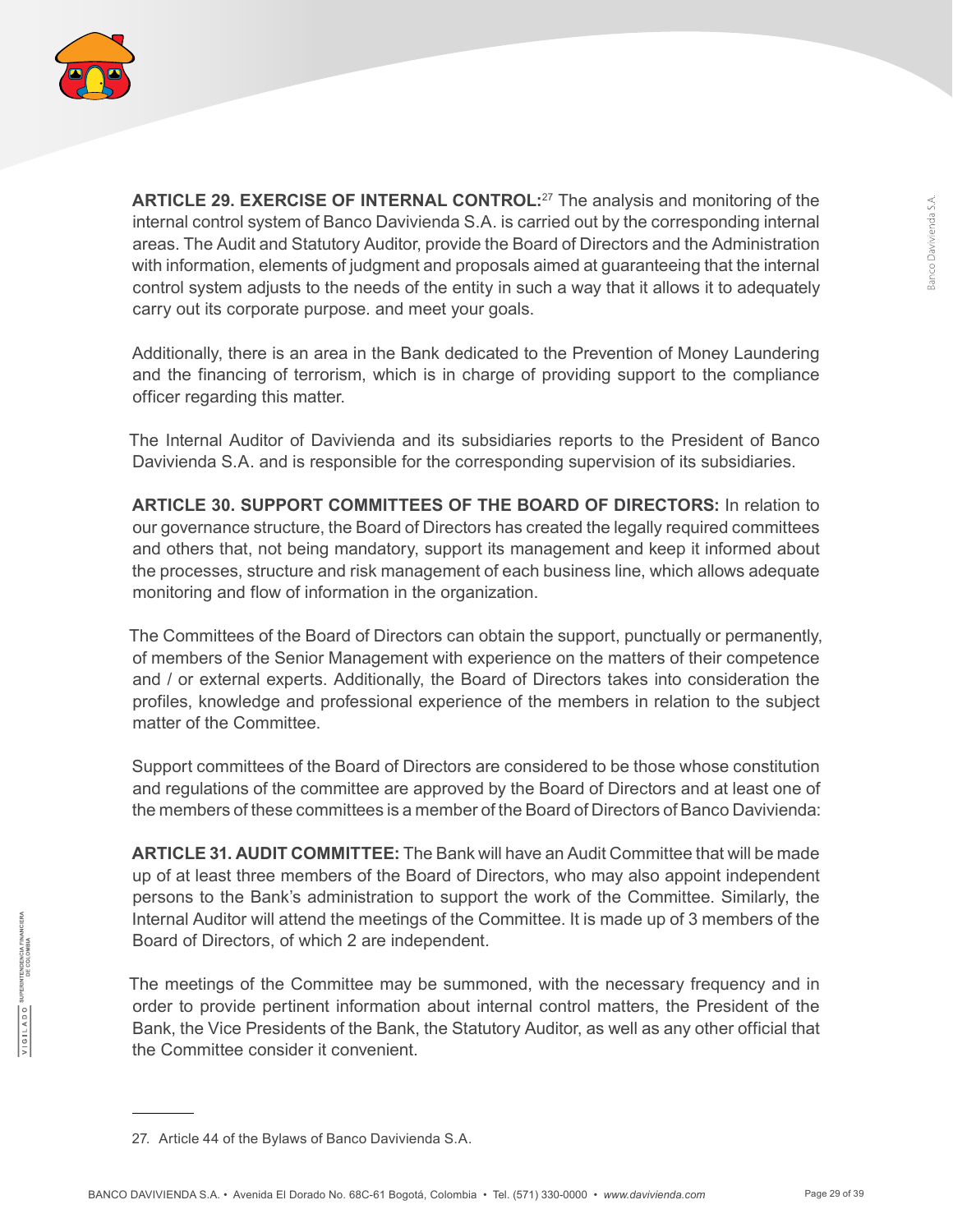

**ARTICLE 32. CORPORATE GOVERNANCE AND SUSTAINABILITY COMMITTEE:** article 1. Definition of the Corporate Governance and Sustainability Committee. It is a support committee for the Board of Directors whose objective is the supervision, review and implementation of policies, guidelines and procedures regarding good practices in Corporate Governance and sustainability standards, in accordance with national measures (Code of Best Corporate Practices - Country Code) international (Dow Jones Questionnaire) and voluntary agreements which will be proposed to the Board of Directors for approval.

The Corporate Governance and Sustainability Committee will be made up of five (05) permanent members, namely:

- i) Member of the Board of Directors
- ii) President of the Bank
- iii) Executive Vice President of Risks
- iv) Executive Vice President of Retail and Market Banking
- v) Legal Vice President

The meetings of the committee may also attend as guests, prior appointment and according to the topic to be discussed in the respective meeting, the Vice Presidents, Directors, especially the Director of Social Responsibility and Public Relations, permanent guest, and other collaborators that the Committee deems appropriate., as well as the heads of the areas involved in matters related to this Committee.

**ARTICLE 33. CORPORATE RISK COMMITTEE:** The Corporate Risk Committee will be made up of three (3) members of the Board of Directors, who will participate in the ordinary and extraordinary sessions that may take place.

Each member will be responsible for complying with the obligations that correspond to him under this manual and the applicable regulations. The Committee will elect one of the members as its president.

The Committee will have three (3) permanent guests who will participate in the ordinary and extraordinary sessions that take place, and is made up of the following Senior Management officials:

#### **Position**

- Executive Vice President of Risk
- Vice President of Investment Risk of Grupo Bolívar Companies
- International Executive Vice President

In addition to the committee meetings, any official of the entity may be summoned, in order to provide the information deemed pertinent about matters within its competence.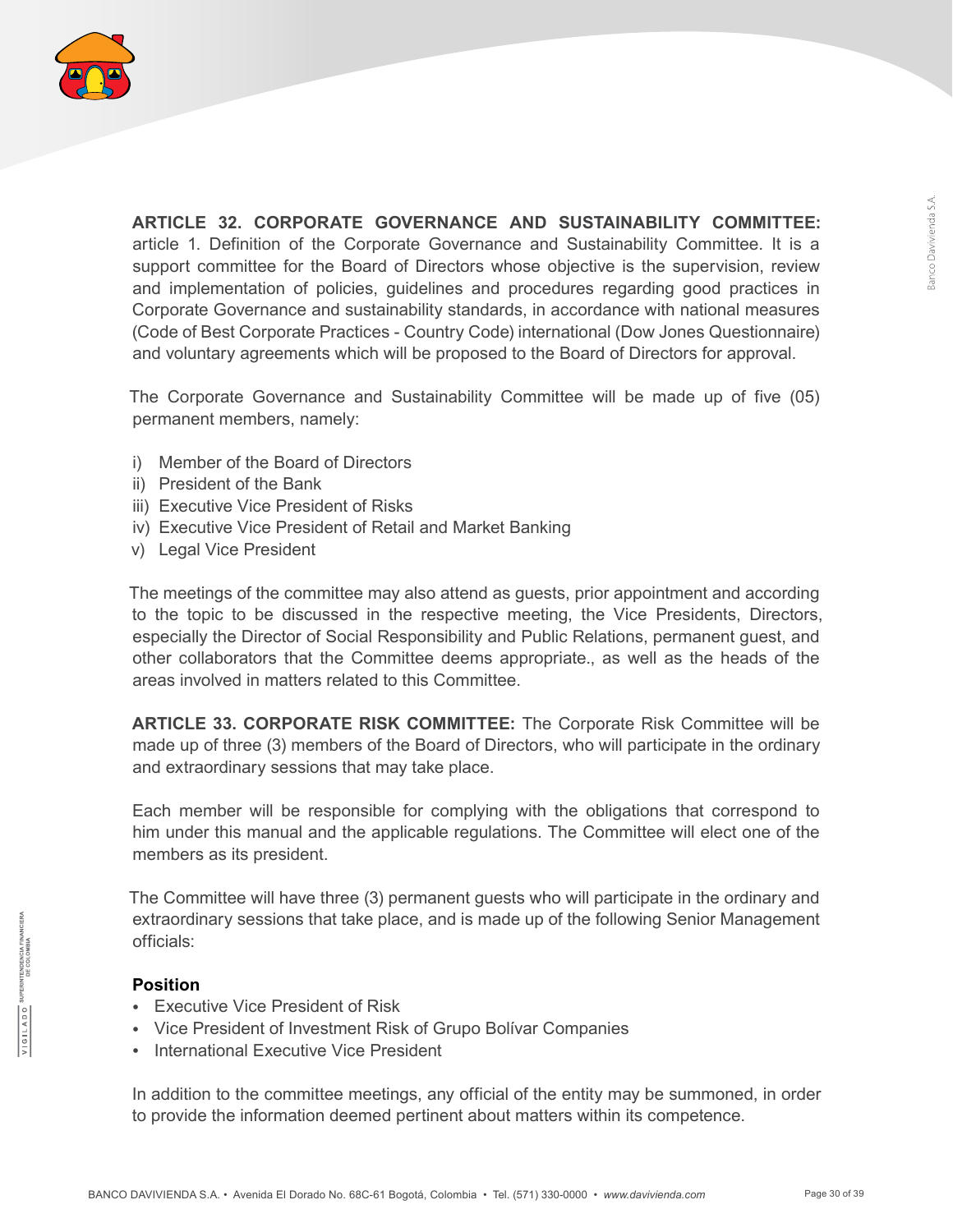

**ARTICLE 34. COMPLIANCE COMMITTEE:** It is a decision-making and support body for the management carried out by the Board of Directors in terms of supervision and monitoring of the Entity's compliance program. Its main attribution is to support the management of this regarding the implementation, supervision and monitoring of the compliance program regarding the prevention of Money Laundering and Terrorism Financing.

The committee is made up of the following members:

#### **Main Members**

- President of the Bank
- 1 Member of the Board of Directors
- Commercial vicepresident
- Executive Vice President of Risk and Financial Control
- Executive Vice President of Personal Banking and Marketing
- Media and Technology Vice President
- Vice President of Corporate Banking Vice President of Compliance

#### **Alternate Members**

- Vice President of DaviPlata
- Vice President of Operations
- Vice President of Corporate Credit
- Area Director Compliance Department for national subsidiaries

**ARTICLE 35. BODIES OF SENIOR MANAGEMENT:** They are the bodies that support the senior management of Banco Davivienda.

**ARTICLE 36. PRESIDENCY COMMITTEE:** It is a support body of the President of the Bank, which is in charge of the formulation of the Strategic Plan of the Bank and Subsidiaries and its subsequent monitoring, in accordance with the guidelines and approvals of the Board of **Directors** 

**ARTICLE 37. INTEGRATED COMMITTEE FOR REGULATION AND ACCOUNTING AND TAX DISCLOSURE:** It is a support body in the analysis of accounting and tax policies and procedures, in favor of the regulatory compliance applicable in Colombia. In the same way, it aims for the assurance and validation of the disclosure of the Financial Statements.

**ARTICLE 38. RISK COMMITTEE:** They are defined according to the types of risks and their purpose is to evaluate the risk policies, mechanisms and procedures implemented.

**ARTICLE 39. INTERNAL AUDIT AREA:**28 The Bank has an audit area in charge of developing internal control activities.

<sup>28.</sup> Article 44 of the Bylaws of Banco Davivienda S.A.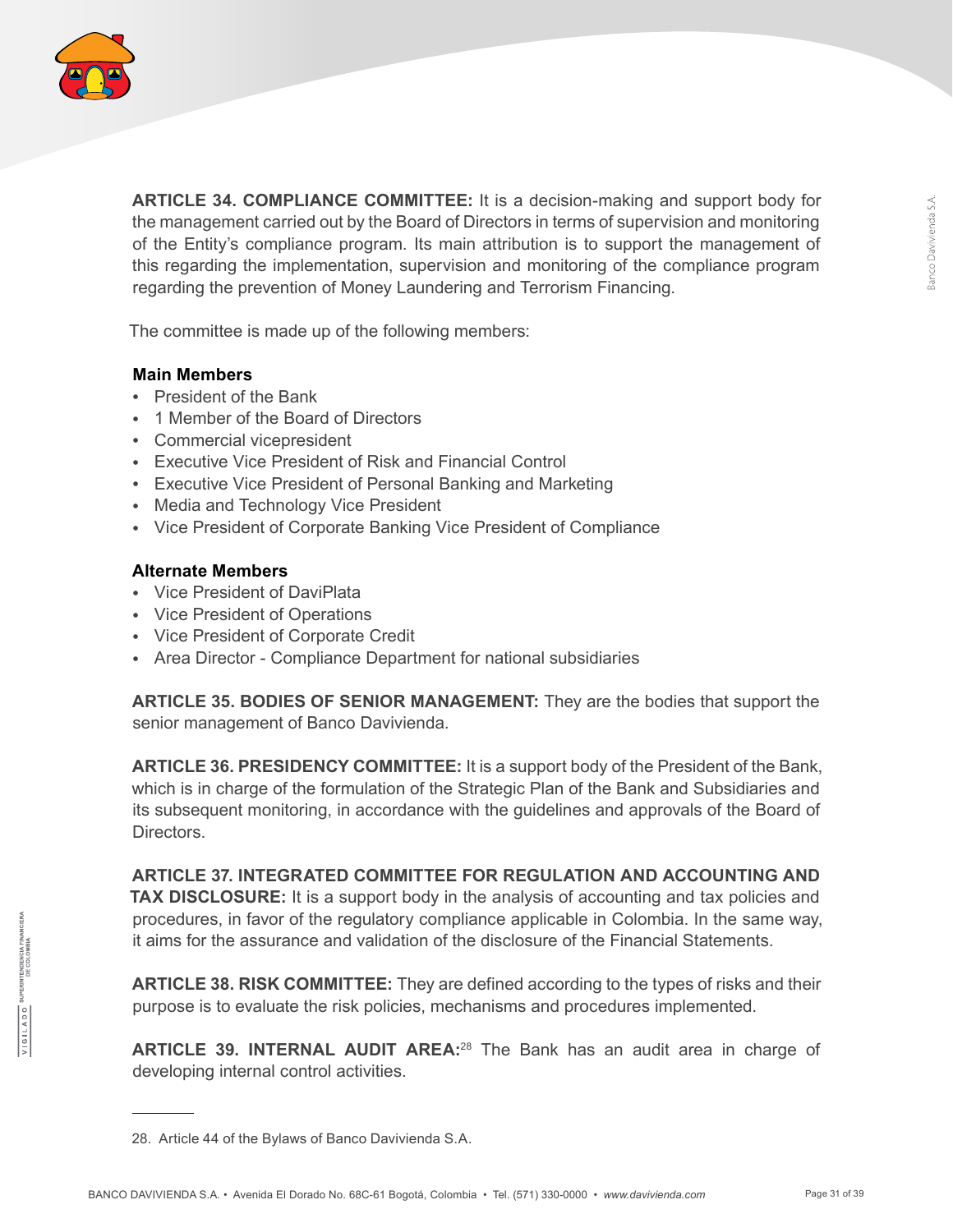

**ARTICLE 40. COMPLIANCE OFFICER:** It ensures the adoption of all the specific procedures to prevent money laundering in the entity, verifying that all the necessary mechanisms have been implemented to obtain adequate knowledge of customers and the market, as well as those that allow detecting suspicious and unusual transactions and control cash operations and, in particular, promote the development of training programs for all Bank officials in order to instruct them on compliance with current regulations on the prevention of money laundering and acts of terrorism.

In accordance with current legislation, Banco Davivienda S.A. has a manual for the prevention of money laundering and financing of terrorist activities, which is made known and applied by all Bank officials.<sup>29</sup>

**ARTICLE 41. INTERNAL CONTROL AND REGULATORY COMPLIANCE:** The Regulatory Compliance Department is a risk and control area whose main function is to take care, as a second line of defense, of compliance with the applicable regulations and, consequently, also has the task of contributing to the mitigation of legal risk. and reputational derived from its breach.

In the exercise of its function, the Management identifies, measures and evaluates regulatory compliance risks, in order to ensure that the operation and business areas have the necessary controls to monitor compliance with regulations.

Management reports to Senior Management and the Board of Directors.

**ARTICLE 42. TREASURY RISK ANALYSIS AND CONTROL AREA:** Identifies, estimates, manages and controls credit and / or counterparty, market and liquidity risks inherent to the treasury business, establishes limits and maximum levels of exposure to different risks, ensuring that these are consistent with the equity position of the company. entity and, specifically, with the capital assigned to each business.

**ARTICLE 43. INFORMATION TO THE MARKET ON THE RESULTS OF INTERNAL CONTROL:** The Company's auditor will report to the Board on the structure, operation, and mechanisms for collecting and supplying information, and on the procedures used by the internal control area, for this purpose he will assist the Audit Committee and direct the Assembly. of Shareholders the reports that may arise.

<sup>29.</sup> External Circular 022 of 2007 modified by External Circular 061 of 2007, norms issued by the Superfinancial, regulate the Risk Management System for Money Laundering and Terrorism Financing - SARLAFT and establishes the requirements to be a compliance officer.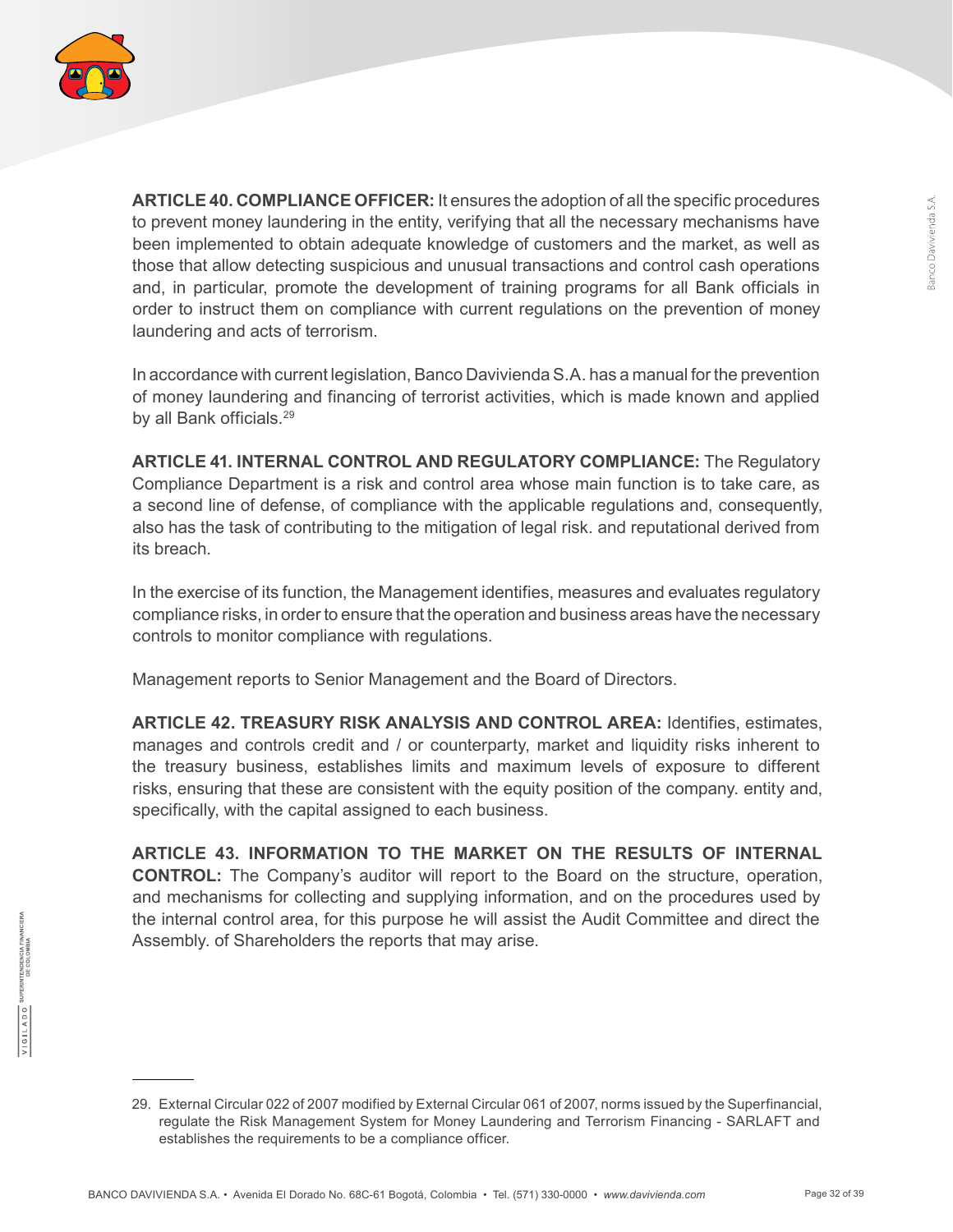

## **TITLE II DISCLOSURE MECHANISMS**

#### **SECTION 1. DISCLOSURE OF COMPANY INFORMATION**

**ARTICLE 44. INFORMATION DISCLOSURE PURPOSE:** The establishment of an information policy in Banco Davivienda S.A. has, on the one hand, the purpose of maintaining an adequate level of information with shareholders, investors, the Bank's Stakeholders and the market in general, and, on the other, to guarantee that the information provided is accurate, clear and reliable.

**ARTICLE 45. KIND OF INFORMATION TO BE DISCLOSED:**<sup>30</sup> Banco Davivienda S.A., with at least the periodicity established by the applicable regulations and its own standards, discloses truthful and important information to its shareholders, investors and the market in general. In accordance with the foregoing, the bank will make the following information available to shareholders and investors:

#### **I. FINANCIAL, CORPORATE AND INTERNAL CONTROL ASPECTS**

- a) Substantial modifications to the Corporate Governance rules.
- b) Significant variations that occur in the percentage of shareholding.
- c) Relevant findings of the Statutory Auditor or any other internal control body that put the reimbursement of the investment at risk.
- d) Financial Statements and notes to the Financial Statements.
- e) Report of the Statutory Auditor.
- f) Annual report of the Board of Directors and the President to the General Assembly of Shareholders.
- g) Profit distribution project.
- **II. Relevant information.** Banco Davivienda S.A. has a constant commitment to comply with the regulations on relevant information in order to allow interested third parties and the market in general, to obtain in a timely and reliable manner, the basic and pertinent information so that they can make correct decisions. in relation to your investments. Therefore, the Bank will strictly comply with the rules that regulate the Public Securities Market, publishing the relevant information required by said rules through the Financial Superintendency's website. Shareholders, investors and the market in general can consult eventual bank information at any time through the page: *www.superfinanciera.gov.co*
- **III. Corporate Governance Code.** Taking into account the importance of advertising this Code in order for its content to be known by all interested parties and their Stakeholders, it will be published on the website: *www.davivienda.com.co.*

<sup>30.</sup> Article 45 of the Bylaws of Banco Davivienda S.A.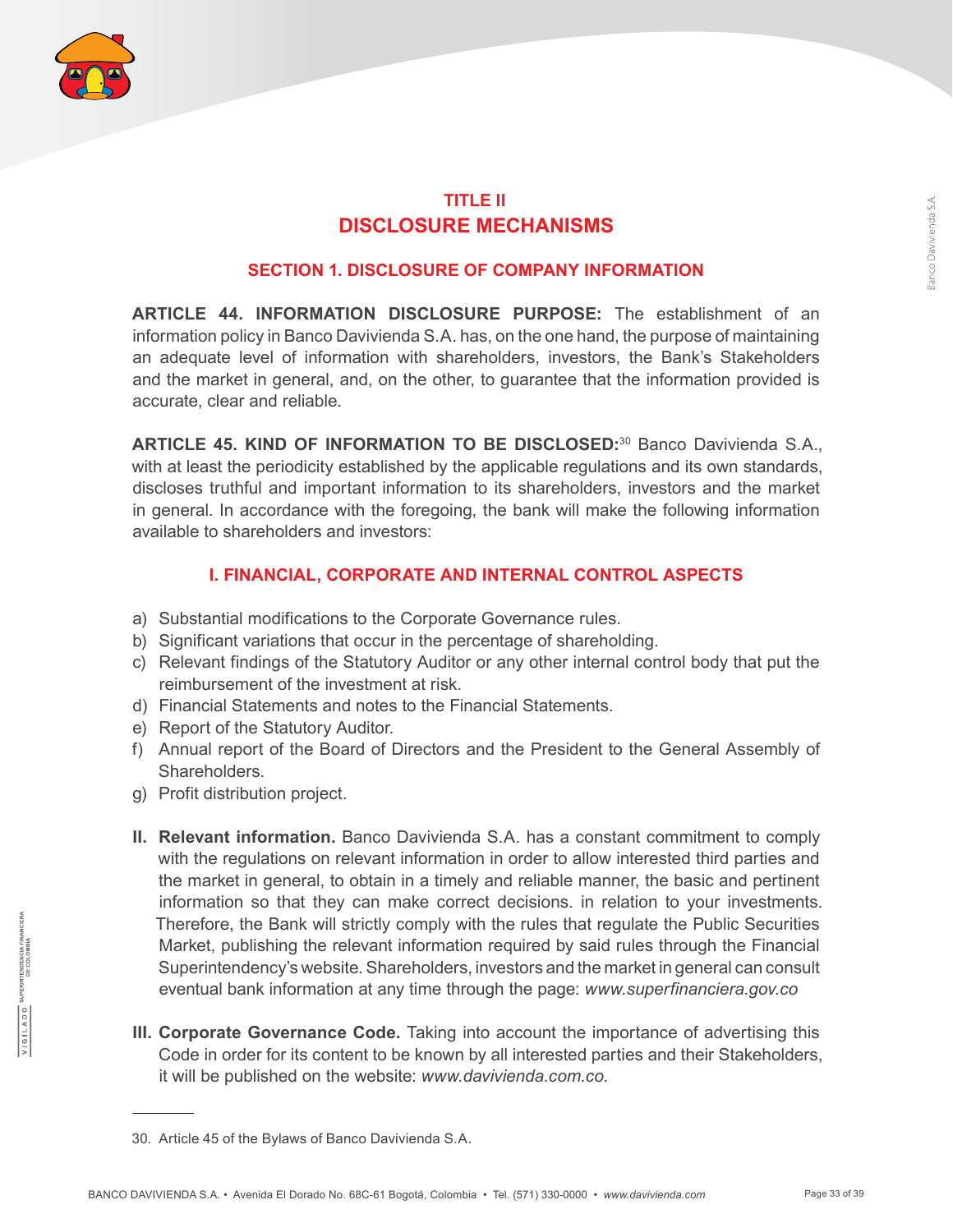

- **IV. Call to the General Assembly of Shareholders.** The call for the ordinary meetings of the General Shareholders' Meeting will be made no less than fifteen (15) business days in advance, by means of a notice that will be published in a newspaper with national circulation, or by means of personal and written communication directed to each shareholder by certified mail at the address registered with the Bank. Additionally, the call will be published on the Bank's website.
- **V. Others.** Any additional information that is legally required.

It is important to mention the obligation that corresponds to the entities supervised by the Financial Superintendence by virtue of the so-called bank reserve. In carrying out this legal duty, the entities supervised by the Superintendency as well as their officials must keep reserve and discretion on the data of their clients or on those private knowledge related to the Bank's own situation, which they learn in the development of their profession or trade. It should therefore be borne in mind that the disclosure of this type of information can generate criminal, labor and administrative consequences for the offender. However, this protection of clients' interests is exempted from special provisions on the matter and orders from the competent authority.

#### **SECTION 2. ATTENTION TO SHAREHOLDERS AND INVESTORS AND CUSTOMER OMBUDSMAN**

**ARTICLE 46. OFFICE OF ATTENTION TO SHAREHOLDERS AND INVESTORS:** Shareholders and Investors will have a point of contact whose main purpose is to serve as a communication channel with the Bank's shareholders and investors.<sup>31</sup>.

The location of the office will be informed through the Bank's website.

**ARTICLE 47. CUSTOMER OMBUDSMAN: Banco Davivienda S.A.** has a Customer Ombudsman who will have a substitute who will replace him in his absolute or temporary absences, both appointed by the General Assembly of Shareholders for a period of two years, and may be indefinitely relegated for the same period. The functions, powers, inabilities of the Customer Ombudsman as well as the complaints procedure is established on the Bank's website:*www.davivienda.com.co*

#### **SECTION 3. SUPPLIER MANAGEMENT**

**ARTICLE 48. SELECTION AND LINKING OF SUPPLIERS:** In terms of contracting and selecting suppliers, the Bank has established policies that allow it to choose the best options in the market. Taking into account objective criteria, among others: technical and professional

<sup>31.</sup> Article 20 Bylaws of Banco de Davivienda S.A. / In compliance with Measure No. 4.2 of the Country Code Report, the Bank has an office for the attention of Shareholders and Investors.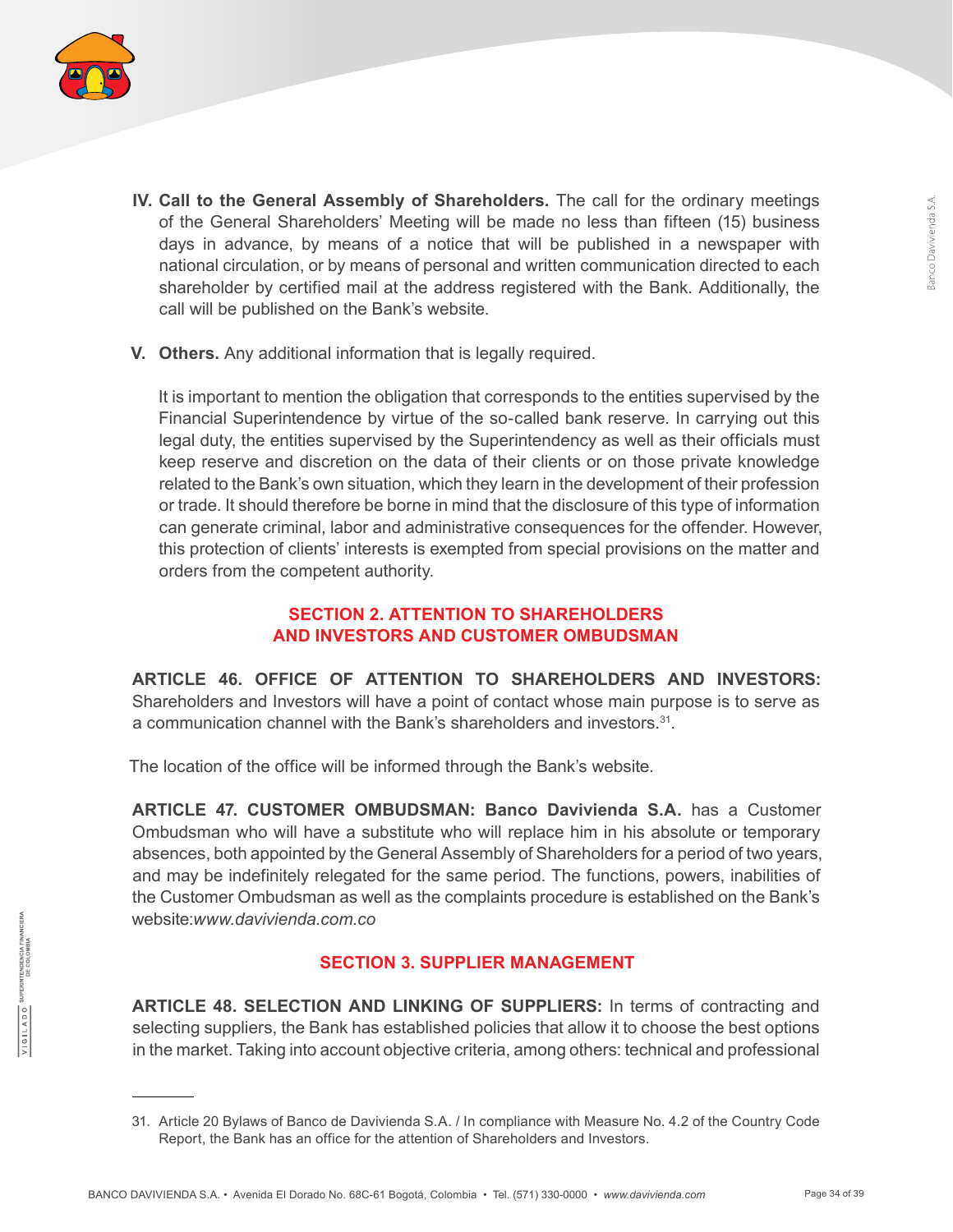

suitability, background with these, experience, operational, economic and financial capacity and guarantees offered.

The Bank's commercial relations with its suppliers are guided by the principles of law, ethics, good faith and good customs, as well as the principles that govern the Bank and are found in its Code of Conduct and Ethics; therefore, the Bank does not do business with natural or legal persons whose social and business behavior is or has been contrary to these postulates.

## **TITLE III COMPLIANCE WITH THE RULES OF THE GOOD GOVERNANCE CODE**

**ARTICLE 49. RESPONSIBILITY OF THE BANK'S BOARD OF DIRECTORS:** The Board of Directors is responsible for ensuring compliance with the specific measures regarding the Bank's Good Governance.

**ARTICLE 50. SURVEY - COUNTRY CODE:**<sup>32</sup> As of April 2008, the survey "Country Code - Code of Best Corporate Practices - Colombia" will be completed before the Financial Superintendency, giving information on Banco Davivienda S.A.'s compliance with the measures and recommendations established in said Code. Once submitted to the Superfinancial, it will be published on the Bank's corporate website.

#### **TITLE IV**

## **RULES AND PROVISIONS OF CONDUCT AND ETHICS COMPLEMENTARY TO THE CODE OF GOOD GOVERNANCE**

#### **SECTION 1. CONDUCT AND ETHICS MANUALS**

**ARTICLE 51. MANUALS OF CONDUCT:** In order that both shareholders, administrators<sup>33</sup>The main executives and officials of Banco Davivienda S.A. are aware of the Bank's rules of behavior and conduct and the duties that derive from any relationship they have with the Bank, Ethics and Conduct Manuals have been implemented. These manuals are: Code of Ethics and Code for the Prevention of Money Laundering and Terrorism Financing.

**ARTICLE 52. CODE OF ETHICS:** The Code of Ethics establishes the behavioral guidelines to be followed by people directly linked to the companies of the Bolívar Family in the day-today exercise of their work.

<sup>32.</sup> Article 21 of the Bylaws of Banco Davivienda S.A.

<sup>33.</sup> According to article 22 of Law 222 of 1995, the following are administrators: "the legal representative, the liquidator, the factor, the members of boards or boards of directors and those who, according to the statutes, exercise or hold those functions."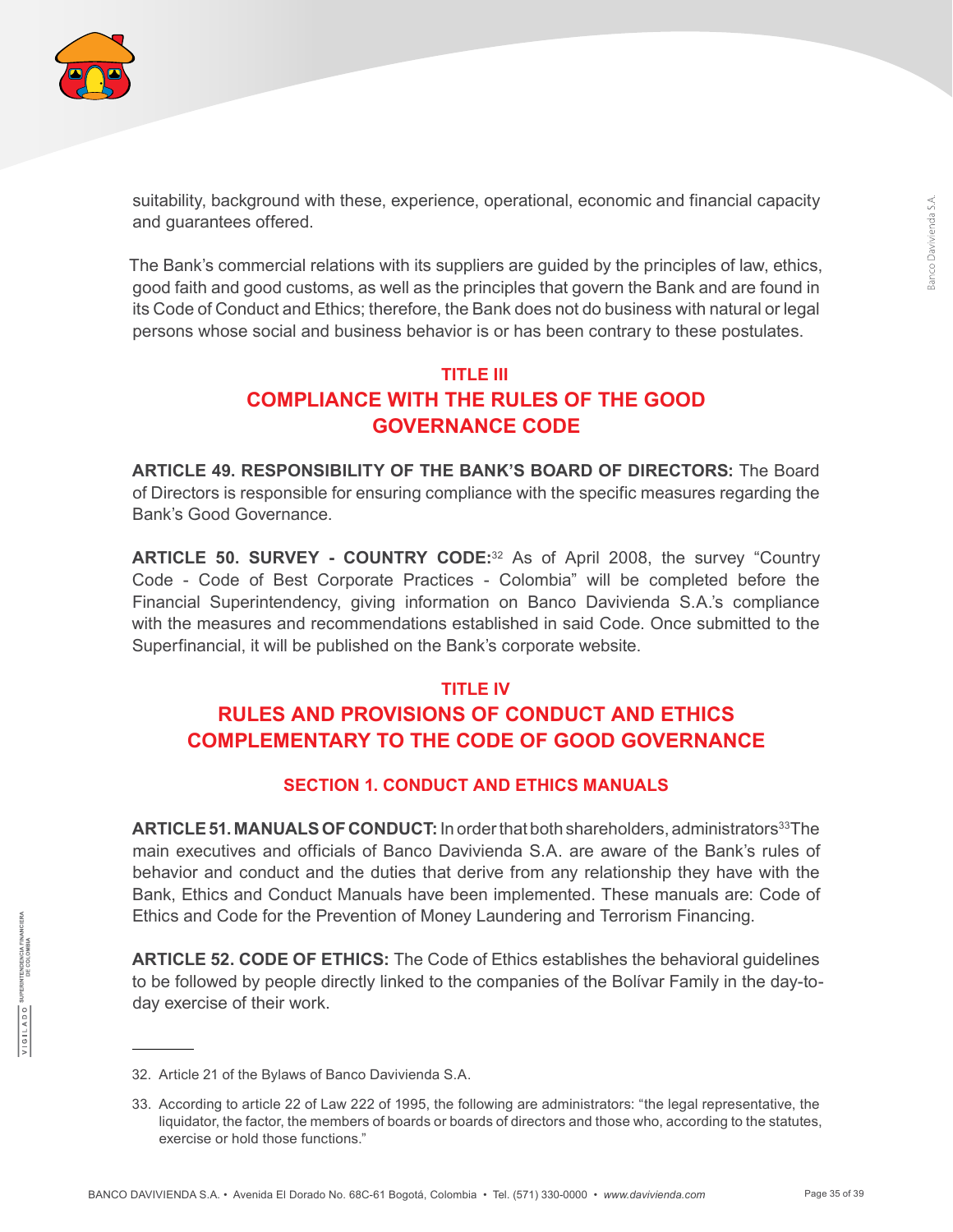

**ARTICLE 53. CODE FOR THE PREVENTION OF MONEY LAUNDERING AND FINANCING OF TERRORISM:** The purpose of the Code for the Prevention of Money Laundering and Financing of Terrorism is to compile the rules and procedures that Banco Davivienda S.A. officials must observe to prevent money laundering and terrorist financing operations from being carried out through the Organization.<sup>34</sup>

**ARTICLE 54. ACQUISITION OF SECURITIES BY THE ADMINISTRATORS OF BANCO** 

**DAVIVIENDA S.A.:** Persons who have the quality of administrators of Banco Davivienda S.A., may, by themselves or through an intermediary, sell or acquire securities of the Company while they are in office always and when it is not a question of operations with motives of speculation. In these cases, administrators who wish to sell or acquire securities may carry out such negotiation as long as they have the authorization of the Board of Directors, granted with the favorable vote of two thirds  $(2/3)$  of its members, excluding that of the applicant<sup>35</sup>.

To avoid potential conflicts of interest, in cases where half plus one of the total members of the Board of Directors wish to dispose of or acquire shares not related to speculation, the authorization to carry out said negotiation will be granted by the General Assembly of Shareholders. with the favorable vote of the ordinary majority provided for in the statutes, excluding the vote of the applicants.

In any case, the administrators of Banco Davivienda S.A. are prohibited from carrying out stock market operations through the over-the-counter market.<sup>36</sup> with other companies considered as economically linked to the Bolívar Group, as well as with their administrators.

#### **SECTION 2. CONFLICTS OF INTEREST OF THE DIFFERENT STAKEHOLDERS**

ARTICLE 55. PURPOSE: In order to avoid conflicts of interest<sup>37</sup> In decisions to be made by shareholders, directors, senior managers and in general the officers of Banco Davivienda S.A., the Bank has defined rules of conduct aimed at ensuring that the decisions taken, in all cases, are carried out within the greater objectivity and for the benefit of the Bank.

- 35. This article is in accordance with article 404 of the Commercial Code.
- 36. In accordance with Decree 1121 of April 11, 2008, an over-the-counter market is understood to be "one that takes place outside the securities trading systems."
- 37. A conflict of interest is understood to be that situation that arises or may arise for one or more persons who can make decisions, or influence their adoption, when contrary and incompatible interests are identified with respect to an act or business. Article 2.39.3.1.3 Decree 1486 2018.

<sup>34.</sup> Article 3 of External Circular 022 of April 2007 known as S.A.RLAFT defines the risk of money laundering and ML / TF terrorism financing as: "the possibility of loss or damage that a monitored entity may suffer due to its propensity to be used directly or through its operations as an instrument for money laundering and / or channeling of resources towards carrying out terrorist activities, or when the concealment of assets from said activities is intended. The ML / TF risk materializes through the associated risks, these are: legal, reputational, operational and contagion, to which financial stability is exposed when it is used for such activities ".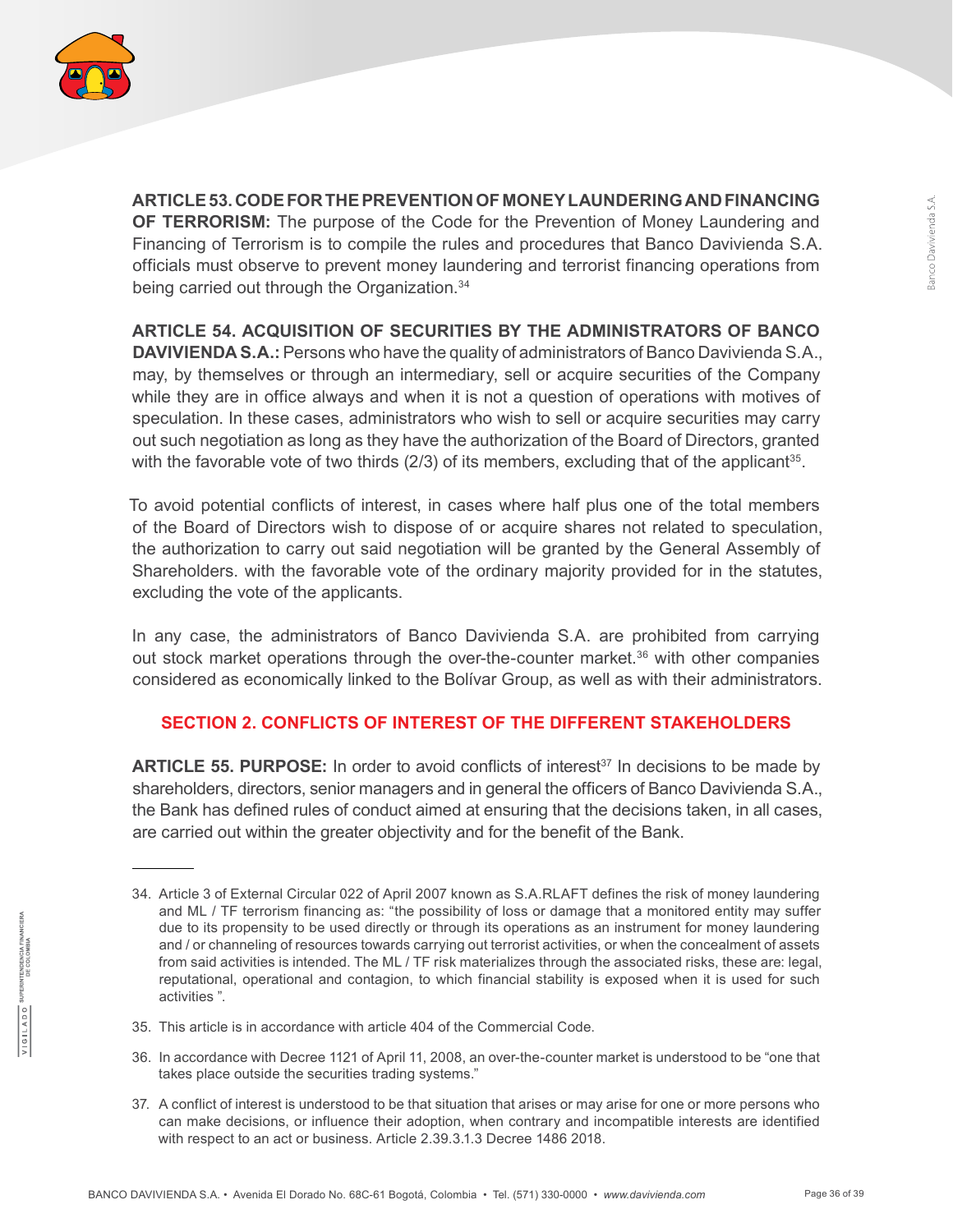

**ARTICLE 56. MANUAL OF CONFLICTS OF INTEREST AND USE OF PRIVILEGED INFORMATION:** The Board of Directors has the competence to establish principles, policies and procedures aimed at detecting, preventing and managing possible conflicts of interest that may arise during the performance and development of the Bank's activities, in particular, those that may arise in the performance of intermediation operations, which will be applicable to administrators, employees or officials who carry out activities related to intermediation, therefore, the Bank's Conflicts of Interest and Use of Privileged Information Manual must be approved, which will be an integral part of this Code.

The Conflicts of Interest Manual will contain a catalog of possible conflict-generating behaviors, and the mechanisms aimed at managing and solving them. With regard to the Bank's brokerage activities in the stock market, the manual will have principles and policies that allow the detection, prevention and management of possible conflicts of interest. Likewise, this Manual will be in accordance with the policies established in the Financial Risk Management Manual - MARF of the Bolívar Group, in relation to this matter.

**ARTICLE 57. ANTI-SOFTWARE PIRACY POLICY:** Within the Organization, the use of software that does not have the proper licenses or authorization from the provider is clearly prohibited.

Banco Davivienda S.A. and all its subordinate companies acquire hardware and software from duly authorized suppliers, legalize their possession and use, and keep the corresponding licenses up to date.

**ARTICLE 58. DISPUTE RESOLUTION:**38 Without prejudice to the provisions of the corporate bylaws, differences that occur between shareholders and the Bank or between shareholders among themselves due to their nature, or between them and the administrators, during the social contract or at the time of dissolution and In the liquidation period, they will be initially settled in a direct settlement stage and in the event of not being able to reach an agreement, they must be submitted to the mandatory decision of an Arbitration Court expressly agreed in the bylaws.

The same conflict resolution mechanism must be used to settle the differences that arise between the directors among themselves, between the administrators among themselves, and in general between the officers of the Company in their respective conditions.<sup>39</sup>

<sup>38.</sup> Article 65 of the Bylaws of Banco Davivienda S.A.

<sup>39.</sup> This article is in accordance with Measure No.7.1 of the Country Code of Corporate Governance that establishes: "Except for disputes between shareholders, or between shareholders and the company or its Board of Directors, which by express legal attribution must necessarily be settled before the ordinary jurisdiction, the Company's Bylaws include mechanisms for the resolution of controversies such as direct agreement, amicable composition, conciliation or arbitration".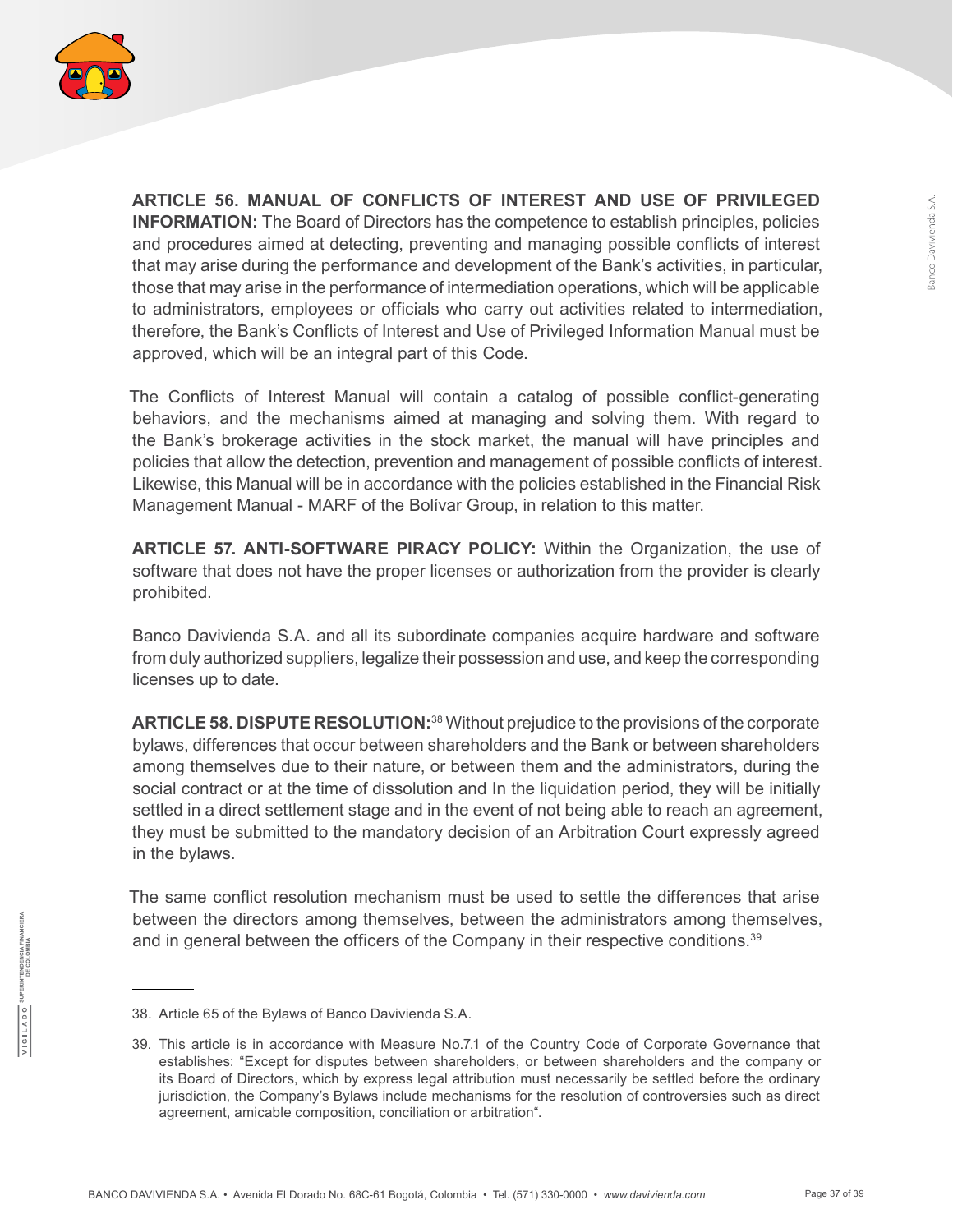

## **TITLE V APPROVAL, MODIFICATION AND INTERPRETATION OF THE CODE**

**ARTICLE 59. APPROVAL OF THE CORPORATE GOVERNANCE CODE:** The Board of Directors of Banco Davivienda S.A. will have the exclusive competence to approve this Code and forward it to the General Shareholders' Meeting for its information at the first ordinary or extraordinary meeting held after its approval by the Board of Directors.

**ARTICLE 60. MODIFICATION AND REPEAL OF THE CODE:** The Board of Directors of Banco Davivienda S.A. may totally or partially modify the provisions of this Code at the initiative of this body or any of its members.

| <b>MINUTES</b> | <b>DATE</b>          | <b>AFFAIR</b>                                                                                                                                                                   |
|----------------|----------------------|---------------------------------------------------------------------------------------------------------------------------------------------------------------------------------|
| 723            | December 18,<br>2007 | Code approval.                                                                                                                                                                  |
| 729            | April 15, 2008       | Modifications to the Preliminary Title and articles 2, 3, 8,<br>13, 25, 27, 24, 33, 38, 39, 43, 44, 47 and Annex A.                                                             |
| 744            | January 20, 2009     | Modification of articles 5, 13, 24, 42 and 44, in order<br>to incorporate the provisions of Decree 1121 of 2008 and<br>Circular 21 of the Securities Market Self-regulator.     |
| 750            | March 31, 2009       | Modification of article 33.                                                                                                                                                     |
| 773            | February 9, 2010     | Modification of articles 24, 25, 26, 27 and 31, in order<br>to incorporate the guidelines and policies established<br>in External Circular 014 of 2009.                         |
| 891            |                      | February 10, 2015 Addition of Subsection I. Of the Principles in the activity<br>of distribution of collective investment funds.                                                |
| 899            | June 30, 2015        | Modifications: To table 1, called "Companies of the Grupo<br>Empresarial Bolívar Group Organization Chart", Section<br>3. Corporate Governance Bodies", articles 24, 32 and 37. |

TENDENCIA FINA<br>DE COLOMBIA

**OUV1191/**